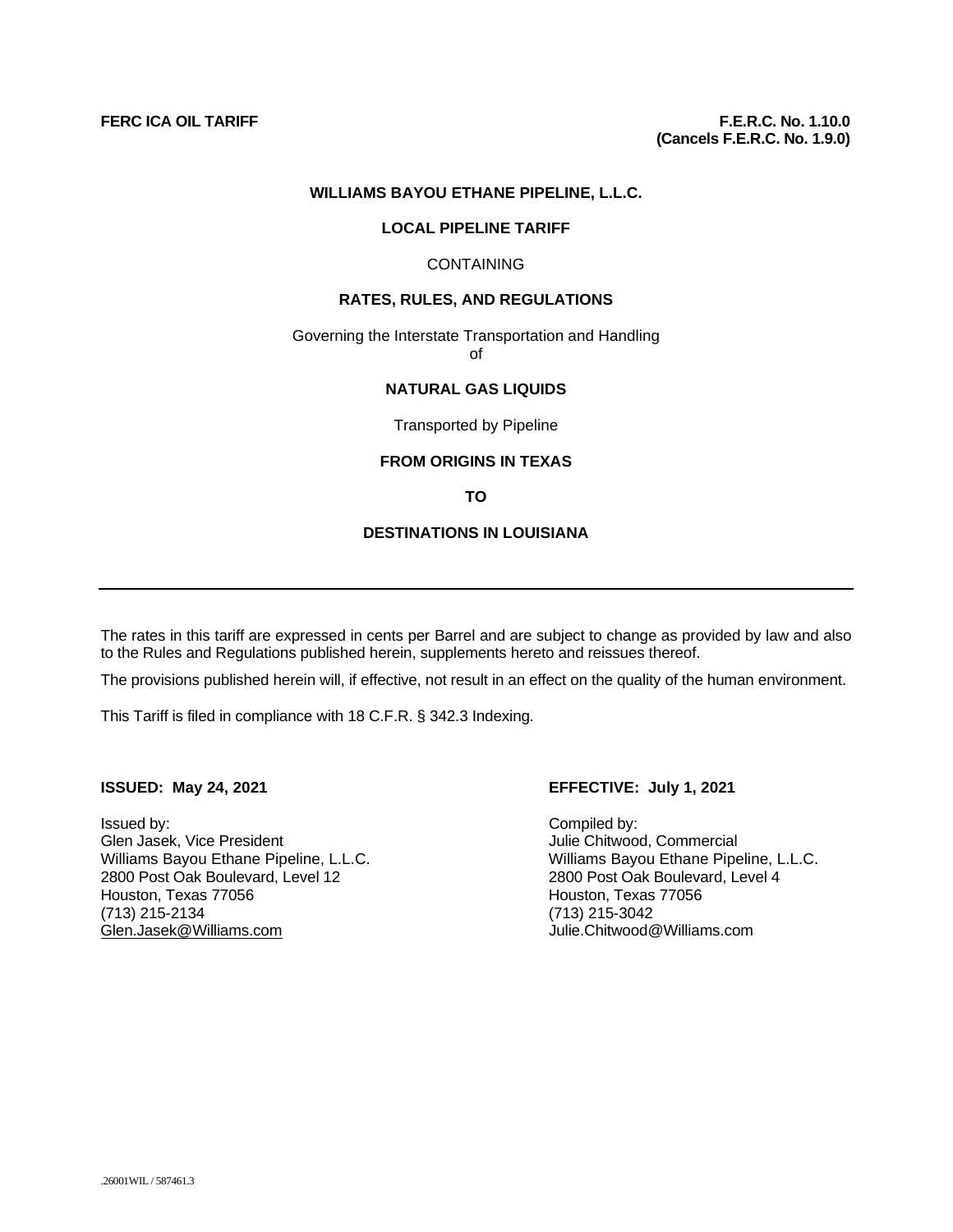# **TABLE OF CONTENTS**

| <b>Subject</b>                                                       | Item No. | Page |
|----------------------------------------------------------------------|----------|------|
| Index of Origins and Destinations                                    |          |      |
| Section I - General Rules and Regulations                            |          |      |
| <b>Definitions</b>                                                   | 5        |      |
| <b>Product Specifications</b>                                        | 10       |      |
| Linefill                                                             | 15       |      |
| Nominations, Minimum Tender, and Scheduling                          | 20       |      |
| <b>Identity of Shipments</b>                                         | 25       |      |
| Storage, Origin, and Destination Facilities                          | 30       |      |
| Title                                                                | 35       |      |
| Measurement                                                          | 40       |      |
| Failure to Take Delivery at Destination                              | 45       |      |
| <b>Credit Standards</b>                                              | 50       |      |
| <b>Payment of Carrier Charges</b>                                    | 55       |      |
| Claims, Suits, and Time for Filing                                   | 60       |      |
| Proration of Pipeline Capacity                                       | 65       |      |
| Liability of Carrier                                                 | 70       |      |
| <b>Pipeline Gains and Losses</b>                                     | 75       |      |
| Application of Rates to Intermediate Points                          | 80       |      |
| <b>Additional Contracts</b>                                          | 85       |      |
| <b>Provision of Services</b>                                         | 90       |      |
| <b>Carrier Discretion</b>                                            | 100      |      |
| Section II - Rules and Regulations Applicable to Committed Shippers  |          |      |
| Application of Incentive Program                                     | 110      |      |
| <b>Volume Commitments</b>                                            | 115      |      |
| <b>Tariff Rates and Charges</b>                                      | 120      |      |
| Section III- Rules and Regulations Applicable to Lake Charles Volume |          |      |
| <b>Incentive Program</b>                                             |          |      |
| Application of Incentive Program                                     | 130      |      |
| <b>Volume Commitments</b>                                            | 135      |      |
| <b>Tariff Rates and Charges</b>                                      | 140      |      |
| <b>Reverse Flow</b>                                                  | 150      |      |
| <b>Section IV - Rates</b>                                            |          |      |
| <b>General Commodity Rate</b>                                        | 160      |      |
| <b>Committed Rates</b>                                               | 165      |      |
| Lake Charles Volume Incentive Program Rates                          | 170      |      |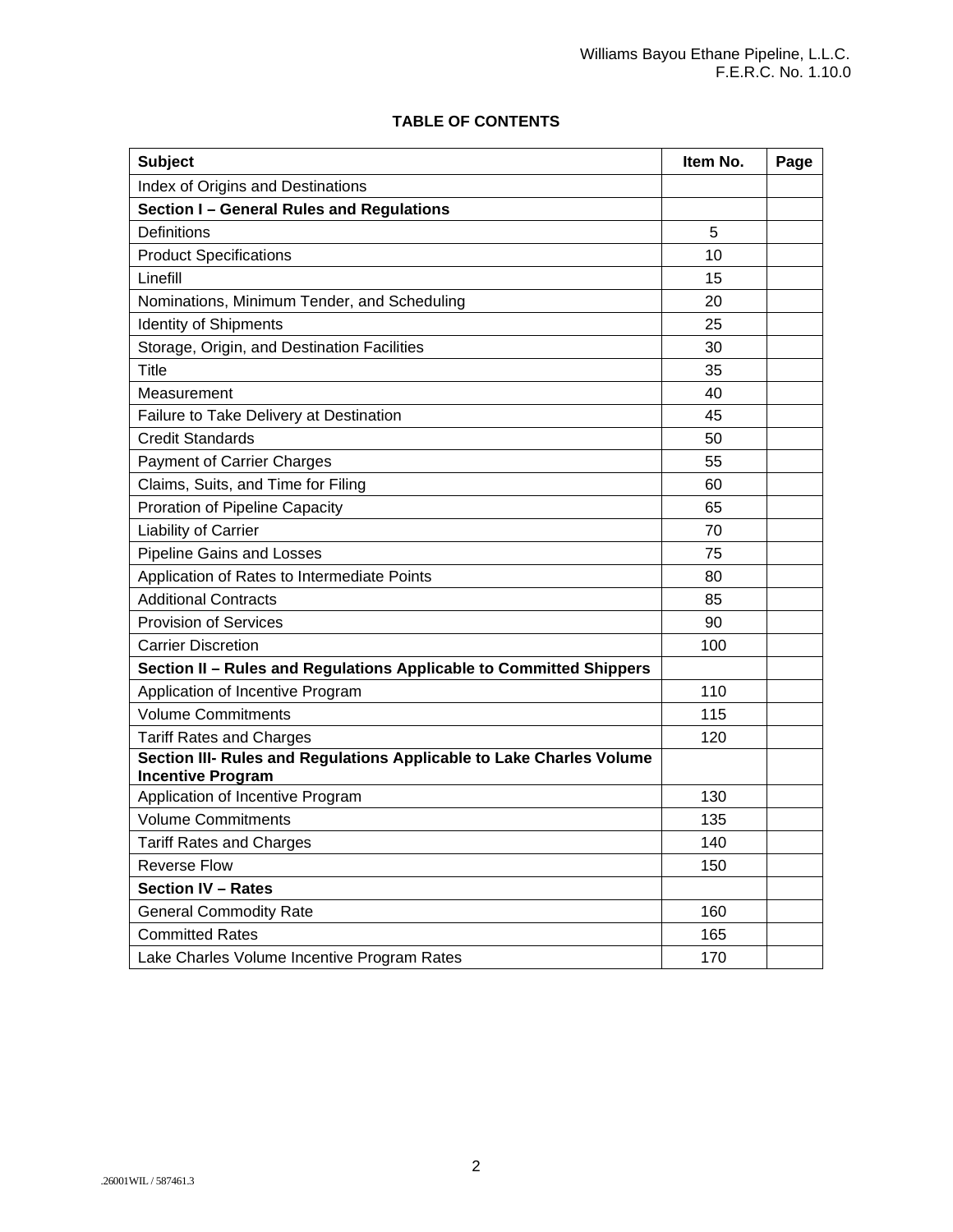## **INDEX OF ORIGINS**

*Origins*

Enterprise Products West Storage Facility in Mont Belvieu, Texas Lone Star's Central Storage Facility in Mont Belvieu, Texas Oneok's Storage Facility in Mont Belvieu, Texas Targa's Storage Facility in Mont Belvieu, Texas Enterprise Products East Storage (Mont Belvieu Caverns, LLC) Facility in Mont Belvieu, Texas Lone Star's Central Storage Facility in Mont Belvieu, Texas via DuPont

> Louisiana Origins per Item No. 160 Targa's Facility in Lake Charles, Louisiana Targa Gillis, Louisiana EnLink Eunice, Louisiana Boardwalk Choctaw Storage Facility, Louisiana

## **INDEX OF DESTINATIONS**

#### *Destinations*

Nova's Geismar Petrochemical Facility, Louisiana Targa's Facility in Lake Charles, Louisiana Westlake Petrochemical Facility in Lake Charles, Louisiana Sasol's Petrochemical Facility in Lake Charles, Louisiana

Port Arthur, Texas Destinations per Item No. 160 BASF Port Arthur, Texas Huntsman Port Arthur, Texas Flint Hills Port Arthur, Texas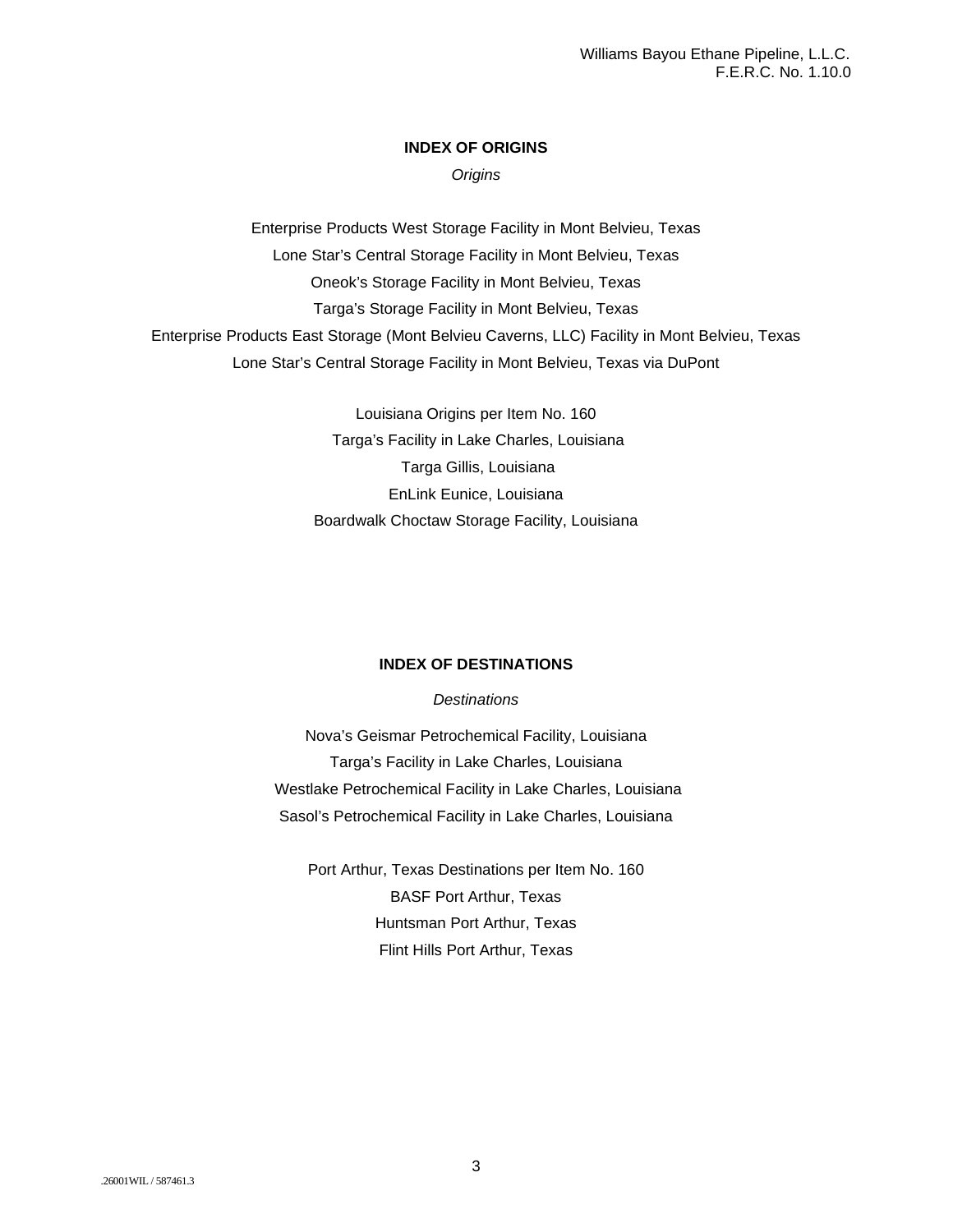#### **SECTION I GENERAL RULES AND REGULATIONS**

### **ITEM NO. 5 - DEFINITIONS**

"Actual Shipments" shall mean volume of Product that is ultimately delivered to the Destination(s) for the account of Shipper.

"Affiliate" shall mean with respect to any specified Person, any other Person directly or indirectly controlling or controlled by or under direct or indirect common control with such specified Person or, in the case of a Person that is a limited partnership, an "Affiliate" shall include any other Person directly or indirectly controlling or controlled by or under direct or indirect common control with the general partner of such limited partnership. For the purposes of this definition, "control" means the ownership, directly or indirectly, of more than fifty percent (50%) of the voting stock or other ownership interest of such Person; and the terms "controlling" and "controlled" have meanings correlative to the foregoing.

"Barrel" shall mean forty-two (42) Gallons.

"BPD" shall mean Barrels of Product per Day.

"Base Period" shall mean the twelve-Month period beginning thirteen (13) Months prior to the Proration Month and excluding the Month preceding the Proration Month. If Carrier has been in operation less than twelve (12) Months, then the Base Period shall be number of Months during which the Carrier has been in operation, excluding the Month preceding the Proration Month.

"Calendar Year" shall mean the twelve (12) month period beginning on January 1 and ending on December 31.

"Carrier" shall mean Williams Bayou Ethane Pipeline, L.L.C.

"Collateral" shall have the meaning set forth in Item No. 55 of this Tariff.

"Commencement of Service Date" shall mean the date on which Shipper begins regular deliveries of Product to the Pipeline at the Origin, unless the Commencement of Service Date is not the first day of a Month in which case it shall be the first day of the first Month immediately following the day which the Shipper begins regular deliveries, provided that in no event shall the Commencement of Service Date be more than three (3) months after the Effective Date of the TSA and if Shipper has not begun regular deliveries within three (3) months of the Effective Date, Shipper's obligation to make Deficiency Payments shall begin on the third month anniversary of the Effective Date.

"Committed Rates" shall mean those rates applicable to Committed Shippers as listed in Item No. [W] 1465.

"Committed Shipper" shall mean a Shipper that has an effective TSA in which such Shipper made a minimum volume commitment for 10 years.

"Committed Volume" shall mean the minimum volume of Product (stated in BPD) that a Committed Shipper has committed in its TSA to Nominate and ship on the Pipeline, or otherwise pay a Deficiency Payment for, each Day during a Month.

"Contract Year" means each twelve (12) month period of the TSA beginning for the first Contract Year on the later of the Commencement of Service date or January 1, 2015.

"Day" shall mean the twenty-four (24) hours between 7:00 a.m. prevailing Central Time and 7:00 a.m. prevailing Central Time the following day.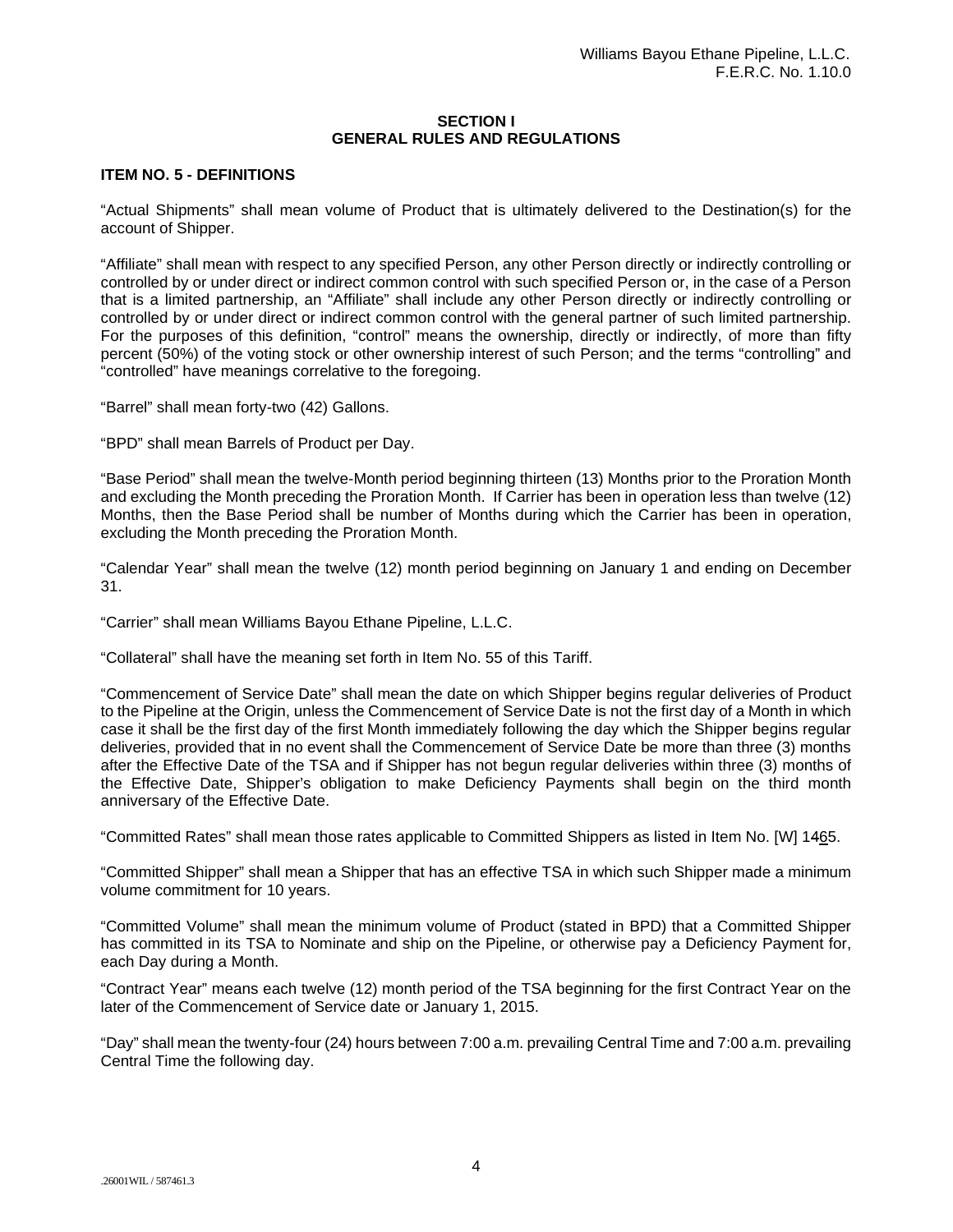"Deficiency Payment" shall have the meaning set forth in Item No. 120 and Item No. 140, Paragraph B, of this Tariff.

"Destination(s)" shall mean the Pipeline delivery point(s) listed in this Tariff and tariffs making reference hereto and incorporating this Tariff by reference therein.

"Encumbered Product" shall have the meaning set forth in Item No. 35 of this Tariff.

"Excess Volume" shall have the meaning set forth in Item No. 115, Paragraph E, of this Tariff.

"Force Majeure" shall mean any event or occurrence beyond the reasonable control of Carrier that prevents in whole or in part the performance by Carrier of any obligation or condition under this Tariff (and/or any tariffs making reference hereto and incorporating this Tariff by reference therein), including but not limited to strikes, lockouts, or other industrial disturbances, wars, sabotage, terrorism, blockades, insurrections, or acts of the public enemy; epidemics, landslides, lightning, earthquakes, tornadoes, loss of utilities, fires, explosions, storms, floods, washouts, or other acts of God; arrests or restraints of governments and people; riots or civil disturbances, failures, disruptions, breakdowns, or accidents to machinery, facilities, or lines of pipe (whether owned, leased or rented); freezing of lines; termination of a capacity lease by a lessor; embargoes, priorities, expropriation, or condemnation by government or governmental authorities; interference by civil or military authorities; compliance with any orders, directives, rules or regulations issued by governmental authority.

"Gallon" shall mean a U.S. gallon of 231 cubic inches at sixty degrees Fahrenheit (60ºF) and equilibrium vapor pressure.

"Minimum Volume" shall have the meaning set forth in Item No. 135 Section i.

"Month" shall mean a period of time commencing at the start of the first Day of a calendar month and ending at the start of the first Day of the next calendar month.

"New Shipper" shall have the meaning set forth in Item No. 65 of this Tariff.

"Nominate," "Nomination," or "Nominated" shall mean an offer by Shipper to Carrier of a stated quantity of Product for transportation, from the specified Origin to the specified Destination pursuant to the terms of this Tariff (and/or any tariffs making reference hereto and incorporating this Tariff by reference therein).

"Obligations" shall have the meaning set forth in Item No. 55 of this Tariff.

"Off-Spec Penalty" shall have the meaning set forth in Item No. 10 of this Tariff.

"Off-Spec Product" shall have the meaning set forth in Item No. 10 of this Tariff.

"Origin(s)" shall mean the Pipeline receipt point(s) listed in this Tariff and in tariffs making reference hereto and incorporating this Tariff by reference therein.

"Party" shall mean Carrier or Shipper when referred to individually or "Parties" when referred to collectively.

"Person" shall mean any individual, corporation, partnership, joint venture, association, joint stock company, or limited liability company.

"Pipeline" shall mean the Williams Bayou Ethane Pipeline, originating in Texas and terminating in Louisiana.

"Product" shall mean ethane in a liquid state conforming to Carrier's specifications, as set forth in Item No. 10 of this Tariff.

"Proration Month" shall mean the Month for which capacity on the Pipeline is subject to prorationing under Item No. 65 of this Tariff.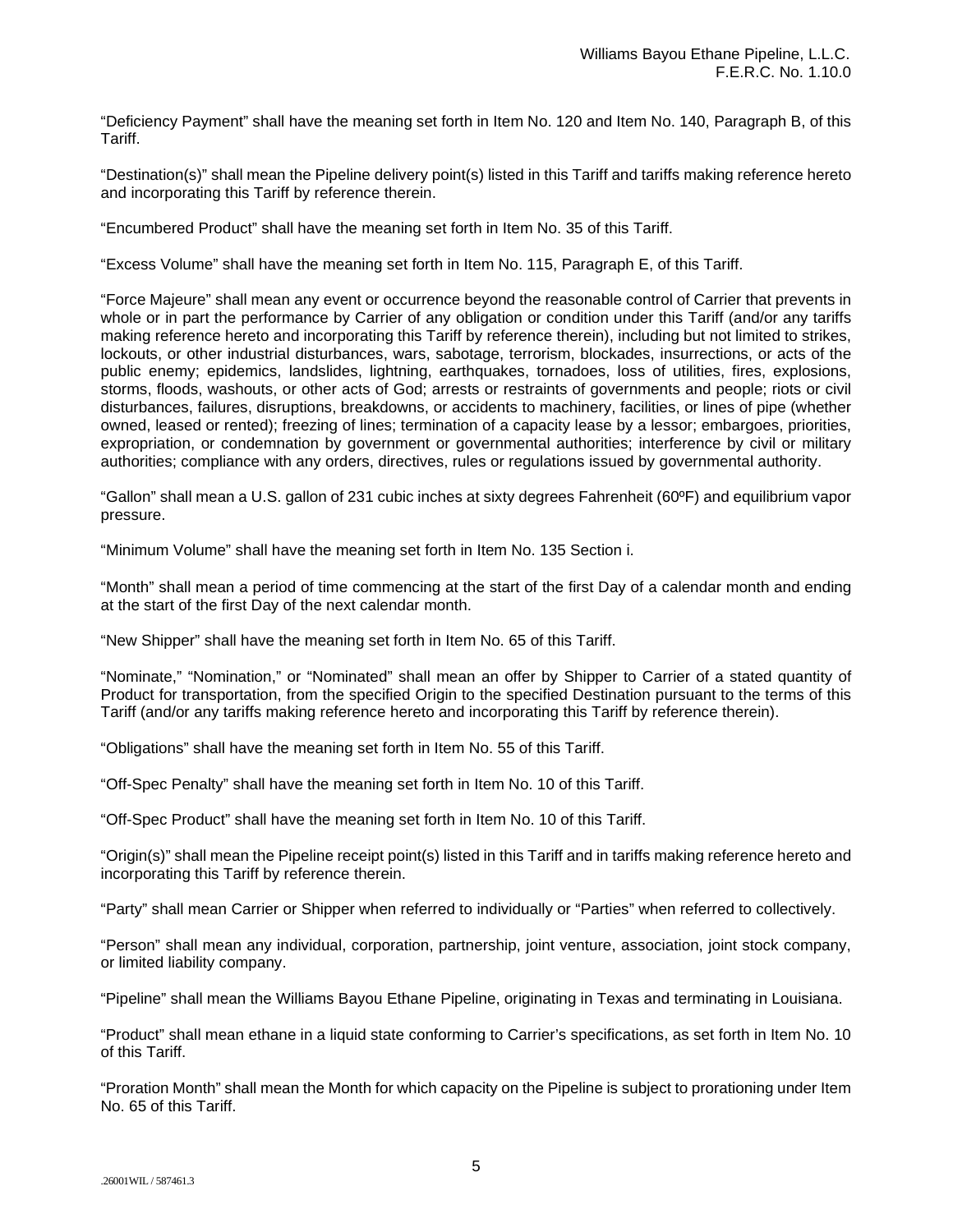"Prorationed Capacity" shall have the meaning set forth in Item No. 65 of this Tariff.

"Qualified Issuer" shall mean a United States office of a commercial bank or trust company organized under the laws of the United States of America or a political subdivision thereof or a foreign bank with a branch office located in the United States and unaffiliated to Shipper and, in either case, (A) subject to supervision or examination by a federal or state authority of the United States of America, (B) having a Credit Rating of BBB or higher by Standard and Poor's or Baa or higher by Moody's Investment Services and (C) having a minimum asset base of at least \$5,000,000,000.

"Regular Shipper" shall have the meaning set forth in Item No. 65 of this Tariff.

"Required Monthly Volume" shall mean the Committed Volume multiplied by the number of Days in the applicable Month.

"Service Commencement Date" means the date that service will commence under the Lake Charles Incentive Volume Program including, without limitation, Shipper's obligation to ship the Minimum Volume or pay the Deficiency Payment and Williams' obligation to provide service. The Service Commencement Date will be the earlier of: (1) the date that Shipper begins product flow, or (2) October 1, 2017.

"Shipper" shall mean any Person who gives notice to ship Product under the provisions outlined in this Tariff and in accordance with applicable law.

"Specifications" shall mean the specifications applicable to Product transported through the Pipeline, which Specifications shall be available upon request to Carrier.

"Tariff" shall mean this tariff.

"Term" shall mean the full term as defined under the applicable TSA and continuing through any successive terms pursuant to such TSA.

"Ticket Period" shall mean the time period between when Carrier pulls a ticket and the next time Carrier pulls a ticket.

"Transportation Services Agreement" or "TSA" shall mean an agreement executed by Carrier and a Shipper.

"Volume Incentive Rates" shall mean those rates applicable to Volume Incentive Shippers as listed in Item No. 170.

"Volume Incentive Shipper" shall mean a Shipper that has an effective Lake Charles Volume Incentive Transportation Agreement in which such Shipper made a minimum volume commitment for the required Term.

## **ITEM NO. 10 - PRODUCT SPECIFICATIONS**

Carrier is engaged in the transportation of Product as herein defined and will not accept any other commodity for transportation under this Tariff. Shipper shall perform applicable tests to ensure that the stream delivered to the Pipeline conforms to Carrier's Specifications. Should spot samples, analyses, or any other test (including tests performed by Carrier) indicate that the stream delivered or to be delivered does not meet the Specifications required by Carrier, Shipper agrees to stop delivery of such off-Specification stream to Carrier until such time as it is determined by additional testing that the stream meets the definition of Product issued by Carrier and Carrier's Specifications.

Carrier reserves the right to refuse to accept any "Off-Spec Product" for transportation. Off-Spec Product is Product that (i) does not conform to the Specifications, (ii) is not merchantable, (iii) is not readily acceptable for transportation through Carrier's Pipeline and/or (iv) would otherwise adversely affect Carrier's Pipeline or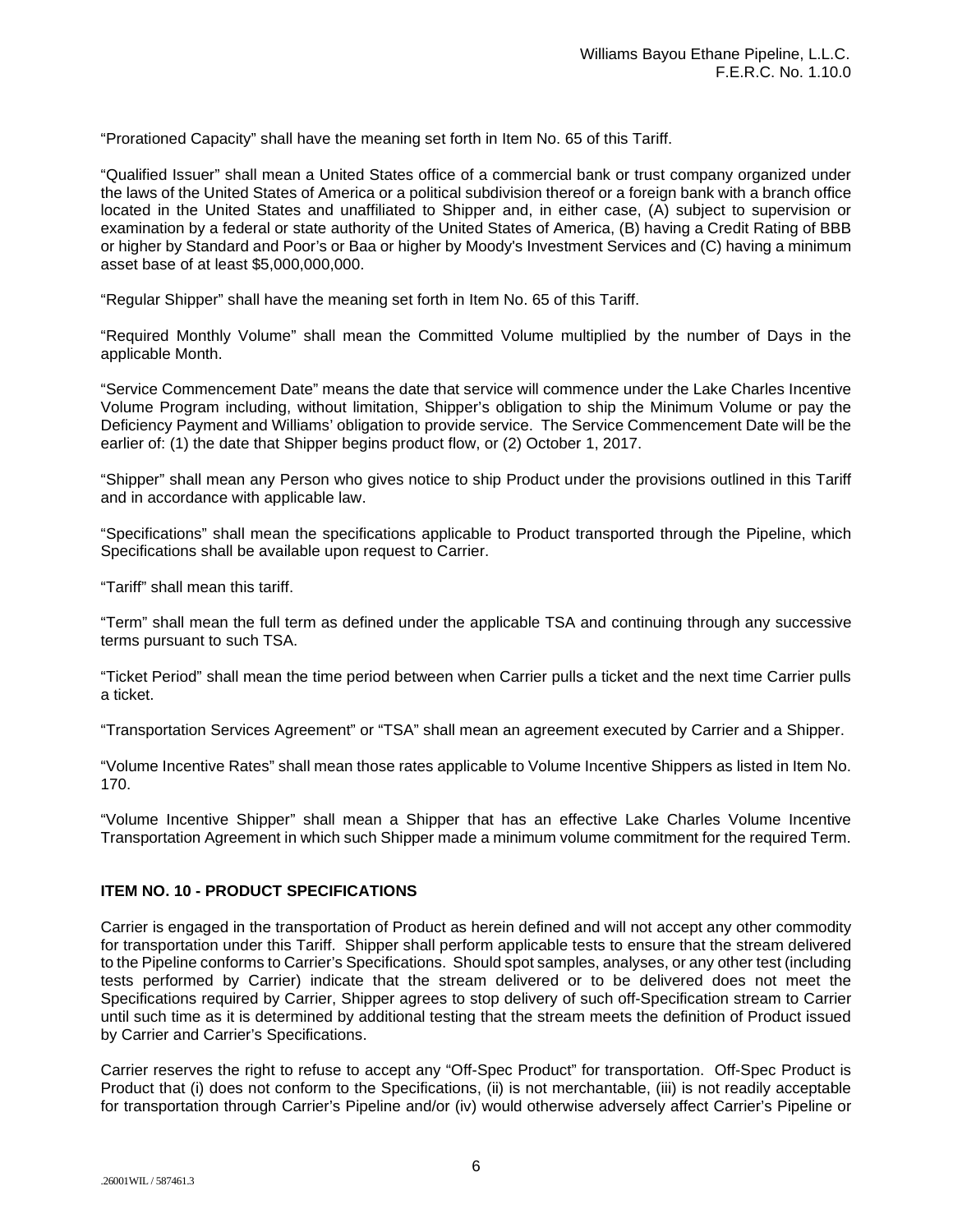another Product. As a prerequisite to transportation on the Pipeline, Shipper's Product must also conform to the quality specifications of the Nominated Destination. Shipper may be required to furnish Carrier with a certificate of analysis setting forth the composition of the Product from the original source of the Product to be transported in Carrier's facilities. Carrier reserves the right to sample and/or test any such shipment prior to acceptance or during receipt, and in the event of variance between Shipper's certificate and Carrier's test, the latter shall prevail.

Should Shipper become aware that any Product delivered fails at any time to conform to the Specifications, then Shipper shall promptly notify Carrier of any such failure. Shipper shall immediately undertake and diligently pursue such acts as may be necessary to correct such failure so as to tender Product conforming to the Specifications. If, upon investigation, Carrier determines that Shipper has delivered Product to the Pipeline that has contaminated the common fungible stream, rendering all or a portion of the fungible stream undeliverable, Carrier reserves the right to treat or otherwise dispose of all contaminated Product in any commercially reasonable manner at Shipper's sole expense. Shipper's liability in such an instance would include, but is not limited to, costs of handling, refractionating, processing or disposing of any and all products and decontaminating any facilities contaminated by any Off-Spec Product, as well as claims from other Shippers, carriers, users, and/or handlers of the contaminated Products and the costs of any regulatory or judicial proceeding. In addition, such Shipper will be excluded from further entry into applicable segments of the Pipeline until such time as Shipper's Product meets the quality specifications in this Item No. 10 to the satisfaction of Carrier. If Product received by Carrier does not meet the Specifications, Carrier reserves the right to charge the Shipper (i) the actual costs and expenses incurred by Carrier to treat or otherwise dispose of all contaminated Product, including contaminated Product of other shippers caused by such Shipper's failure to meet the Specifications and settle any claims from other shippers or third parties, and (ii) a one-hundred (100) cents per Barrel penalty for the volume of Product transported by Shipper ("Off-Spec Penalty") during the Ticket Period. If a composite sample, spot sample, or the results of any other test demonstrates that a Shipper's Product delivered to Carrier fails to meet the Specifications, the total penalty will be assessed by multiplying the Off-Spec Penalty by the total volume of Shipper's Product (in Barrels) received by Carrier during the Ticket Period. The Off-Spec Penalty is intended to discourage Shippers from delivering off-Specification Product to Carrier for transportation on the Pipeline.

Nothing contained in this Tariff, any other tariff filing, any pipeage contract or TSA or any other document, nor any temporary receipt of Off-Spec Product by Carrier (either unknowingly or as a temporary accommodation), shall be construed to affect Carrier's right, at any time and from time to time, to reject any Off-Spec Product and to refuse or suspend receipt of such Off-Spec Product until it is established to Carrier's reasonable satisfaction that subsequent deliveries of Product will conform to the Specifications.

Carrier reserves the right to modify its Specifications from time to time; such changes may be made for various reasons determined by Carrier, including, but not limited to, changes to maintain the integrity of the Pipeline facilities and to reflect the current industry accepted specifications for the markets served by Carrier's pipeline system. In the event Carrier makes modifications to its Specifications, Carrier will provide Shippers with advance notice of such modifications and provide a copy of, or access to, the Specifications. In all circumstances, it is the Shipper's responsibility to ensure that Product tendered for transportation meets the Specifications.

## **ITEM NO. 15 - LINEFILL**

The Pipeline will supply a sufficient volume of Product for linefill in order to maintain efficient operations of Carrier's Pipeline.

#### **ITEM NO. 20 – NOMINATIONS, MINIMUM TENDER AND SCHEDULING**

Any Shipper desiring to tender Product for transportation hereunder shall submit on or before the fifteenth (15th) day of the Month preceding the Month of shipment a written Nomination to Carrier, on a form acceptable to Carrier, specifying the Origin, Destination, and quantity of Product to be shipped, except that, if space is available for current movement, a Shipper may nominate Product for transportation after the fifteenth (15th) day of the Month preceding the Month during which the transportation under the Nomination is to begin. Unless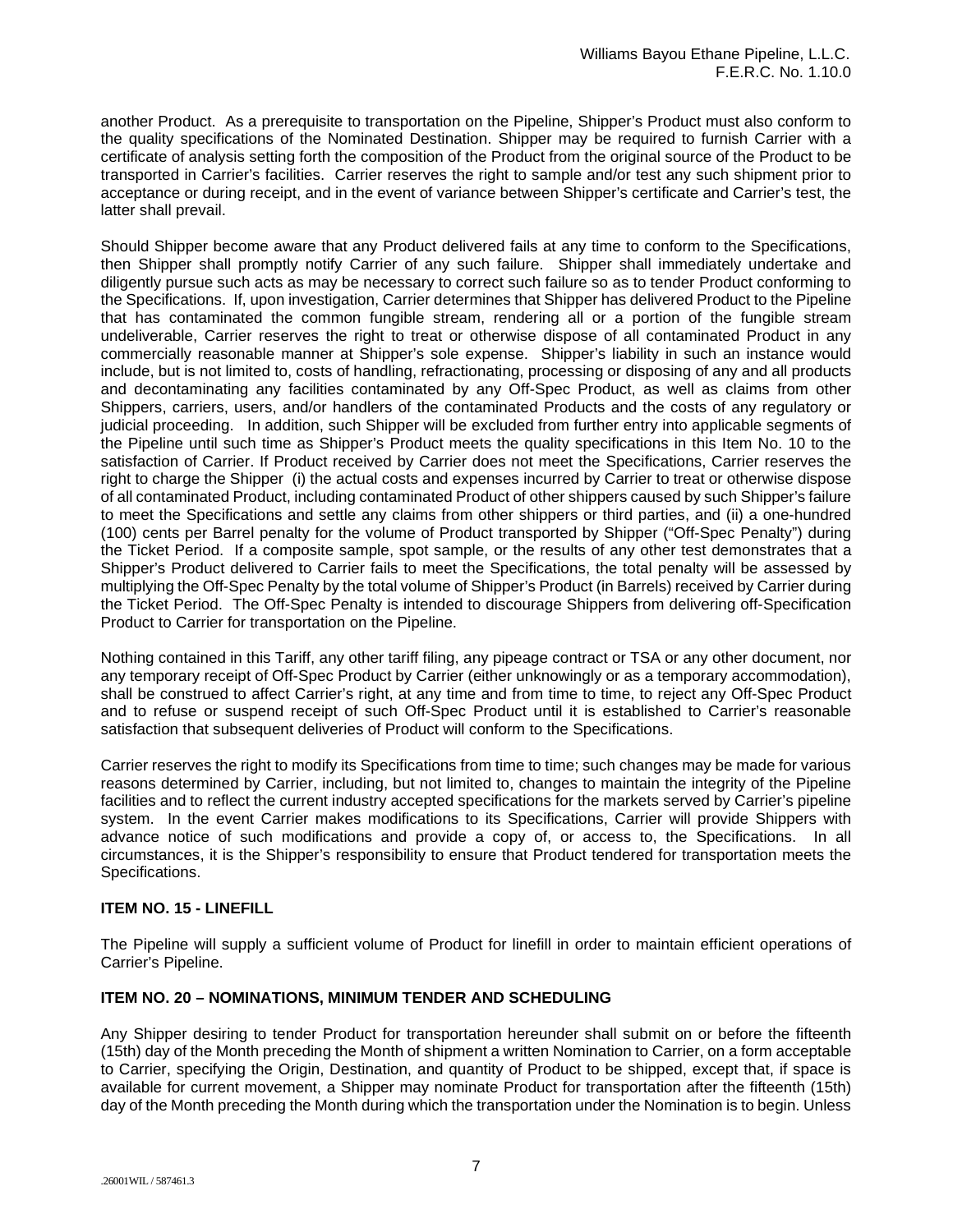a Shipper makes a timely Nomination, Carrier shall be under no obligation to accept Product from such Shipper for transportation.

Product will be accepted for transportation only where there has been tendered by the Shipper a quantity of Product of no less than ten thousand (10,000) Barrels in the applicable Month, provided, however, Carrier may for its convenience, transport same by intermittent pumping. Lower tender quantities may not be accepted at Carrier discretion if total supply available at a given Origin is less than ten thousand (10,000) Barrels in a Month. Product shall be offered for transportation in ratable quantities which can be received into Carrier's pipeline at full line flow rates.

Carrier will transport and deliver Product with reasonable diligence considering the quantity and quality of the Product, distance of transportation, safety of operations, and other material factors but will accept no Product to be transported at a particular time for any particular market. Furthermore, Carrier shall not be liable for any delay in shipments resulting from such scheduling.

Schedules of shipments and consignments will be issued to each Shipper by Carrier from time to time and in a manner and to the extent reasonably desirable to facilitate the efficient and economical use and operation of Carrier's facilities and to reasonably accommodate Shipper's needs for transport of Product.

## **ITEM NO. 25 – IDENTITY OF SHIPMENTS**

Carrier may commingle Products received from the Origin(s). Product will be accepted for transportation only on condition that it shall be subject to such changes in characteristics while in transit that may result from the mixture with other Product, and Carrier shall be under no obligation to make delivery of the identical Product, but may make delivery out of common stock. Carrier reserves the right at any time to substitute and deliver to Shippers any common stream Product meeting the Specifications. Shippers will be required to accept delivery of such common stream Product, the characteristics of which may have changed due to mixing with other Product.

## **ITEM NO. 30 - STORAGE, ORIGIN AND DESTINATION FACILITIES**

Carrier does not furnish storage facilities or services at the Origin(s) or the Destination(s).

Product will be accepted for transportation only when the Shipper has provided the necessary equipment and facilities, including storage facilities, necessary for delivering the Product to the Pipeline at the Origin and for receiving the Product as it arrives at the Destination at pressures and pumping rates required by Carrier, as determined by Carrier in Carrier's sole discretion, to be exercised in a manner that is not unduly discriminatory or unduly preferential. These facilities shall conform to the operating requirements of Carrier in Carrier's sole discretion. Satisfactory evidence of compliance with the provisions of this Item No. 30 may be required by Carrier before any obligation to furnish transportation shall arise. Shipper must also make all necessary arrangements for shipment beyond the Destination on Carrier's Pipeline, which may include Shipper's compliance with any quality specifications applicable to such shipment.

#### **ITEM NO. 35 – TITLE**

Carrier may require of Shipper satisfactory evidence of its perfected and unencumbered title (for example, an affidavit, lease agreement, exchange agreement, purchase agreement). Carrier shall have the right to reject any Product, when Nominated for transportation, which may be involved in litigation, or the title of which may be in dispute, or which may be encumbered by a lien or charge of any kind (other than the lien created hereunder in favor of Carrier). At the time of Nomination, Shipper shall inform Carrier if any Product Nominated and/or to be tendered to Carrier for transportation (i) may be involved in litigation, (ii) may be subject to a title dispute, or (iii) may be encumbered by a lien or charge of any kind (other than the lien created hereunder in favor of Carrier) ("Encumbered Product"); in the event Carrier receives such Shipper notice of Encumbered Product or otherwise learns that Shipper has or will Nominate or tender Encumbered Product, Carrier may require Shipper to provide a satisfactory indemnity bond, pre-payment of transportation charges, or a subordination agreement from the applicable lienholder, all to be determined in Carrier's sole discretion.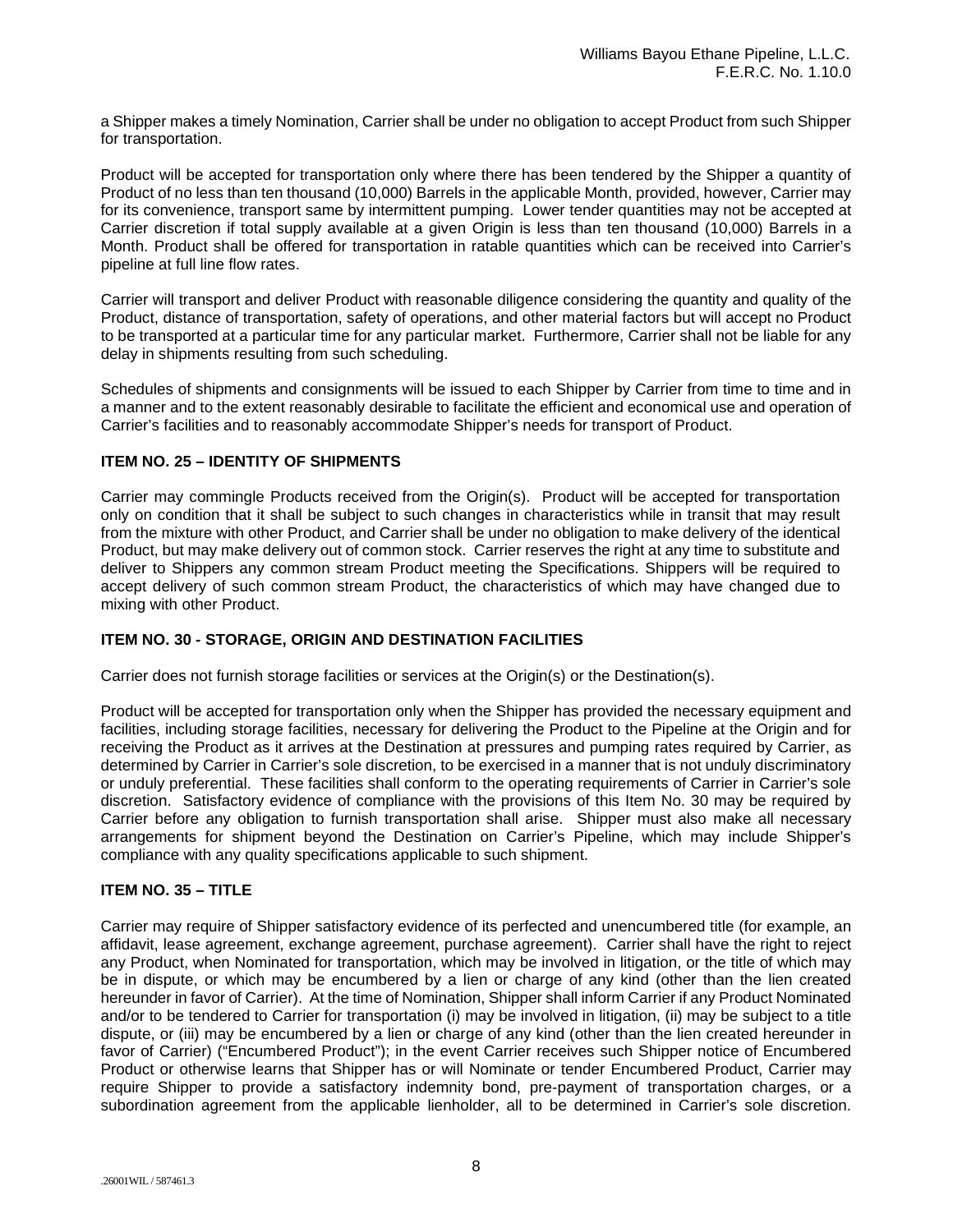Shipper agrees to hold Carrier harmless for any and all loss, cost, liability, damage and/or expense resulting from Shipper's failure to have proper title thereto; provided that acceptance for transportation shall not be deemed a representation by Carrier as to title.

## **ITEM NO. 40 - MEASUREMENT**

All Product transported by Carrier will be measured at the Origin and Destination in accordance with applicable Carrier and industry accepted practices and procedures as will be posted and may be changed from time to time. All measurements and tests shall be performed by the operator of each Origin and Destination but Shipper or its representatives may be present to witness such measurements and tests. All measurements and tests performed in respect of a given Origin or Destination shall be deemed final unless they are contested by Shipper within sixty (60) days of such action.

## **ITEM NO. 45 - FAILURE TO TAKE DELIVERY AT DESTINATION**

After a shipment has had time to arrive at the Nominated Destination, Carrier may begin delivery of such shipment from its common stock to Shipper at Carrier's current rate of pumping. Shipper shall timely remove Product, or cause Product to be removed, from the Pipeline following transportation to a Nominated Destination. If Shipper is unable or refuses to receive said shipment, a daily demurrage charge shall accrue; such daily demurrage charge shall equal the Shipper's applicable tariff rate(s) in Item No.[W] 450160 (General Commodity Rate) or Item No. [W] 155165 (Committed Rates) or Item No. [W] 160170 (Volume Incentive Rates) herein multiplied by the number of Barrels of Product not removed by Shipper. In addition to such demurrage charge, Carrier shall have the right to make such disposition of unremoved Product as is necessary for the efficient operation of the Pipeline, and Shipper shall pay Carrier all charges associated with such disposition the same as if Shipper had authorized such, together with any associated additional costs and damages borne or incurred by Carrier. Shipper shall indemnify Carrier for all losses associated with unremoved Product and Carrier's disposition of unremoved Product. Carrier shall have no liability to Shipper associated with Shipper's unremoved Product or Carrier's disposition of unremoved Product.

#### **ITEM NO. 50 – CREDIT STANDARDS**

Shipper must provide to Carrier, meet, and thereafter maintain one or more of the following, as required by Carrier:

- i. Have a senior unsecured credit rating of at least BBB- from Standard and Poor's (or it successors) and Baa3 from Moody's Investment Services with a stable or positive outlook opinion (or successors). If the Shipper has a split rating between Standard and Poor's and Moody's Investment Services, the lower rating will be the applicable rating used.
- ii. Provide a guaranty in favor of Carrier in a form and substance acceptable from an entity that has a senior unsecured credit rating of at least BBB- from Standard and Poor's (or its successors) and Baa3 from Moody's Investment Services (or its successors). If the guarantor has a split rating between Standard and Poor's and Moody's Investment Services, the lower rating will be the applicable rating used.
- iii. To the extent the Shipper does not have a credit rating from Standard and Poor's and/or Moody's Investment Services, the Shipper must provide current audited financial statements to Carrier whereby Carrier will review working capital, profitability, net worth, cash flow and the overall financial condition of the Shipper, and Carrier will evaluate whether the Shipper has the ability to perform the financial obligations that would arise from the services provided by Carrier and whether Shipper is creditworthy for purposes of this Tariff.

In the event that, at any time, a Shipper ceases to meet the credit requirements set forth above, as required of the Shipper by Carrier, the Shipper shall be required to provide further credit assurances reasonably acceptable to Carrier, which credit assurances may include, without limitation, the following: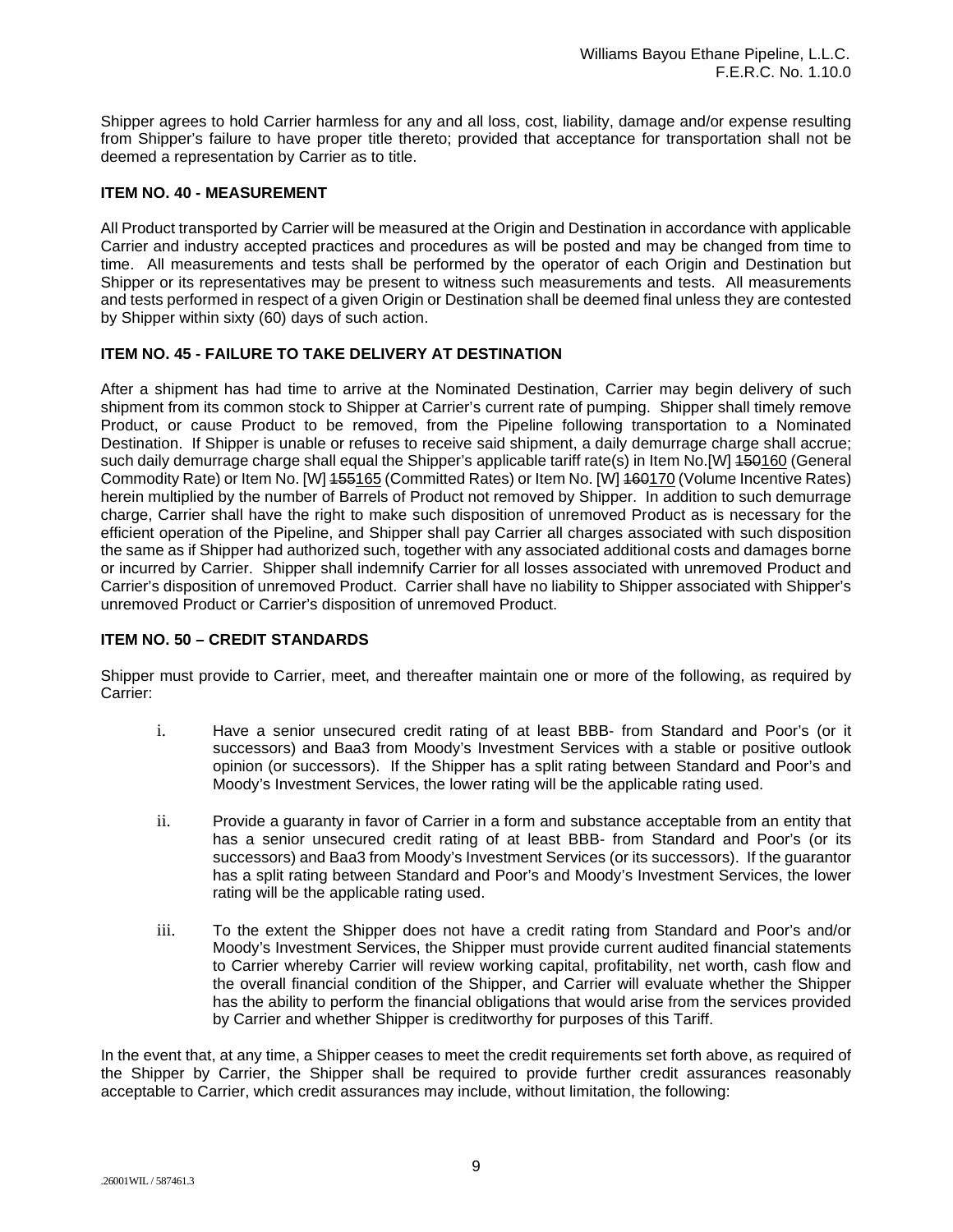- i. With respect to Committed Shippers, an increase in such Committed Shipper's applicable Committed Rate from the Committed Rate set forth in Item No. [W] 155165 to the General Commodity Rate set forth in Item No. [W] 150160 of this Tariff.
- ii. With respect to Volume Incentive Shippers, an increase in such Volume Incentive Shipper's applicable Incentive Rate from the Incentive Rate set forth in Item No. [W]160170 to the General Commodity Rate set forth in Item No. [W] 450160 of this Tariff.
- iii. No later than thirty (30) days after the date requested by Carrier, Shipper shall cause a Qualified Issuer to issue a standby letter of credit in a form and substance acceptable to Carrier and (i) in an amount up to three (3) months service and term acceptable to Carrier in its reasonable discretion; and (iii) providing that such letter of credit shall be automatically renewed for a like term unless at least thirty (30) days prior to the then current expiration date of such letter of credit the Qualified Issuer thereof notifies Carrier and the Shipper of its intent not to renew such letter of credit.
- iv. Payment in advance for up to three (3) months service.
- v. Such other form of security that may be agreed to Carrier.

Carrier shall not be required to perform and shall have the ability to suspend service for any Shipper who is or becomes insolvent, fails to demonstrate creditworthiness under Item 50 or fails to provide credit assurances in the timeframe set forth in Item 50.

A Shipper's creditworthiness will be reviewed on a continuing basis and Carrier shall not be required to provide any service to any Shipper that fails to establish and/or maintain creditworthiness standards as required by Carrier in this Section. A Shipper that fails to meet the creditworthiness standards established by Carrier under this Section may become creditworthy by providing to Carrier financial assurances acceptable to Carrier in its sole discretion.

## **ITEM NO. 55 - PAYMENT OF CARRIER CHARGES**

Carrier shall assess transportation and all other lawful charges accruing on Product accepted for transportation at the rate in effect at the date Product is delivered at the specified Destination. Carrier will invoice Shipper for transportation charges and all other lawful charges accruing on Product accepted in accordance with Carrier's then current payment policies and procedures at the rates published herein.

Carrier may invoice Shipper monthly for all transportation charges and other charges due based upon the number of Barrels delivered by Carrier on behalf of Shipper, less any adjustments made by Carrier pursuant to Item No. 70 of this Tariff. Shipper shall pay the full amount due under the invoice via electronic funds transfer within ten (10) days from receipt of the invoice. In the event Shipper fails to pay any such charges when due, in addition to any other remedies available to Carrier under this Tariff or under applicable law, Carrier shall not be obligated to provide Shipper access to the Pipeline or provide services pursuant to this Tariff until such time as payment is received by Carrier.

If any transportation or other charges are not paid by the due date stated on the invoice, Carrier shall have the right to assess finance charges on the entire past due balance (including principal and accumulated but unpaid finance charges) until paid in full at the rate equal to one hundred twenty-five percent (125%) of the prime rate of interest charged by Citibank N.A., New York, New York, as of the due date, or the maximum finance charge rate allowed by law, whichever is less. Carrier reserves the right to set-off any charges due Carrier by Shipper against any monies owed to Shipper by Carrier or any Product of Shipper in Carrier's custody.

Shipper hereby assigns and grants to Carrier a continuous and continuing security interest in, and assignment of, all of the following, whether now or hereafter existing or acquired, as collateral security for the prompt and complete payment and performance of the Obligations (as defined below): (a) all Product accepted by Carrier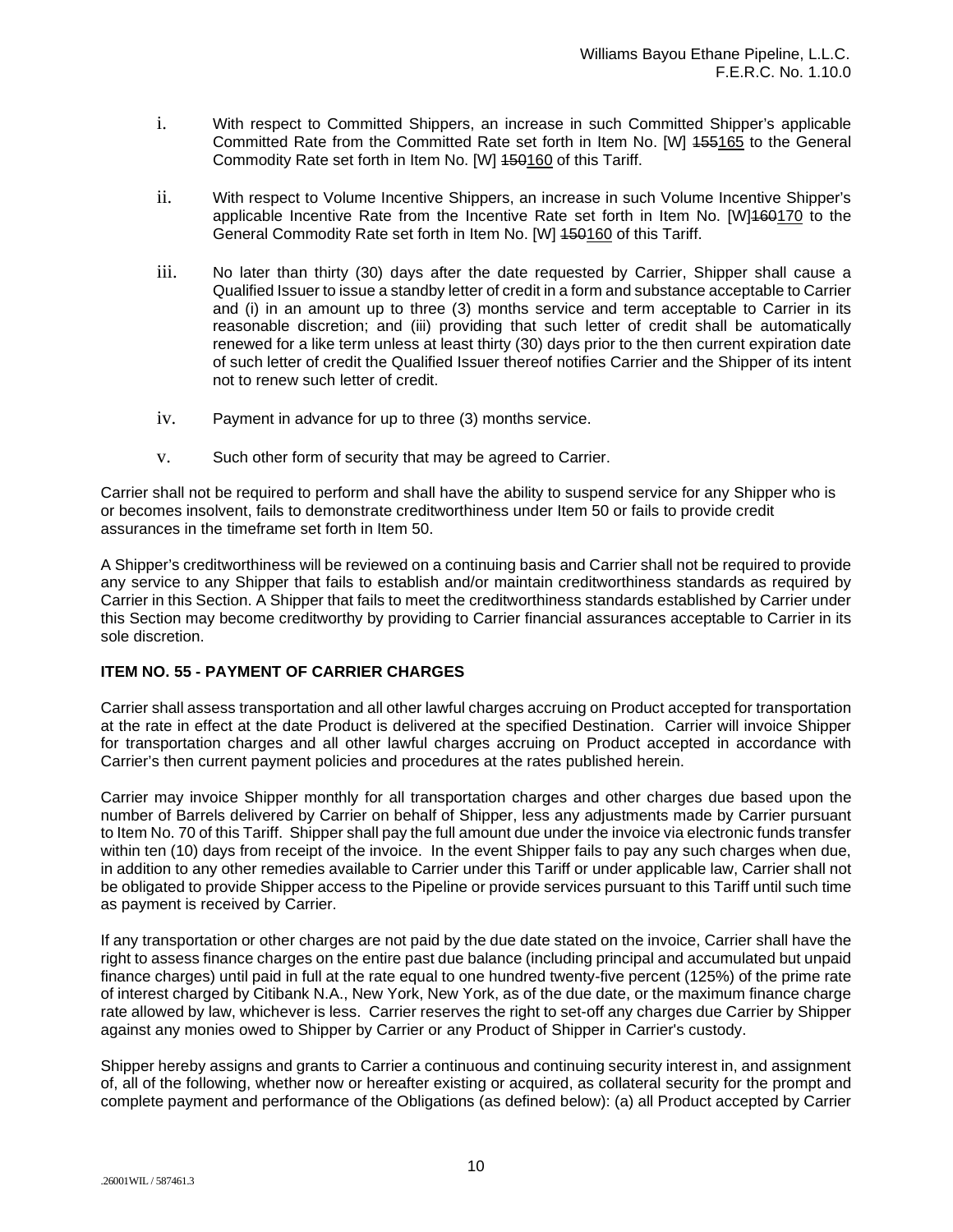for transportation or otherwise, (b) all other property of Shipper now in the possession of and at any time and from time to time hereafter delivered to Carrier or its agents, (c) all of Shipper's pre-payments, deposits, balances, and credits with, and any of its claims against, Carrier, at any time existing; and (d) all products and proceeds of any of the foregoing property in any form. The property described or referred to in subsections (a) through (d) above is collectively referred to as the "Collateral". This grant and assignment secures the following (collectively the "Obligations"): (a) all antecedent, current and future transportation, special, ancillary and other lawful charges arising under or related to this Tariff or the contracts entered into in connection with this Tariff; (b) the repayment of any amounts that Carrier may advance or spend for the storage or maintenance and preservation of the Collateral; and (c) all amounts owed under any modifications, renewals or extensions of any of the foregoing obligations. Carrier may withhold such Collateral from delivery until all unpaid charges have been paid. If said charges remain unpaid ten (10) days after final notice and demand therefore, Carrier shall have the right, in addition to and not in limitation of its other rights and remedies, directly or through an agent, to sell such Collateral at public auction, on any day not a legal holiday, in not less than forty-eight (48) hours after publication of notice of such sale in a daily newspaper of general circulation published in the town or city where the sale is to be held, stating the time, place of sale, and the quantity and location of Collateral to be sold. At said sale, Carrier shall have the right to bid, and if the highest bidder, to become the purchaser. From the proceeds of said sale, Carrier will pay itself the transportation and all other lawful charges, including expenses incident to said sale. The balance of the proceeds of the sale remaining, if any, shall be paid to Shipper or, if there is a dispute or claim as to entitlement, held for whoever may be lawfully entitled thereto. Carrier will have a claim for and against Shipper with respect to any deficiency arising from the debt due to Carrier from Shipper and the proceeds of any sale after reduction as set forth above.

## **ITEM NO. 60 - CLAIMS, SUITS AND TIME FOR FILING**

Notice of claims for loss or damage must be made in writing to Carrier within nine (9) Months after delivery of the Product, or in the case of a failure to make delivery, then within nine (9) Months after a reasonable time for delivery has elapsed.

A suit against Carrier shall be instituted only within two (2) years and one (1) day after delivery of the Product, or in case of a failure to make delivery, then within two (2) years and one (1) day after a reasonable time for delivery has elapsed; provided, however, that where claims have been duly filed with the Carrier, suit must be brought within two (2) years and one (1) day from the day when notice in writing is given by Carrier to the claimant that Carrier has disallowed the claim or any part or parts thereof specified in the notice.

Where claims for loss or damage are not filed or suits are not instituted thereon in accordance with the foregoing provisions, Carrier shall not be liable and such claims will not be paid.

## **ITEM NO. 65 – PRORATION OF PIPELINE CAPACITY**

#### **1. Definition of terms.**

Except where the context requires another meaning, the following terms have the following meanings:

- *1.1 Regular Shipper* means a Shipper that has shipped Product on Carrier's system during each of the twelve (12) consecutive Months preceding the Proration Month, or the first twelve Months that Carrier is in service, a Shipper who has shipped during each of the preceding consecutive months.
- *1.2 New Shipper* means a Shipper that is not a Regular Shipper.

### **2. Prorating of capacity.**

*2.1 When capacity will be prorationed*. Carrier will prorate the capacity of its system, or a portion of its system, during any Month when it determines, based upon the Nominations properly submitted by Shippers, that the total volume Nominated by all Shippers for shipment on Carrier's system, or portion thereof, during that Month exceeds the capacity of the system or portion thereof, whether due to total Nominations, Force Majeure, maintenance, or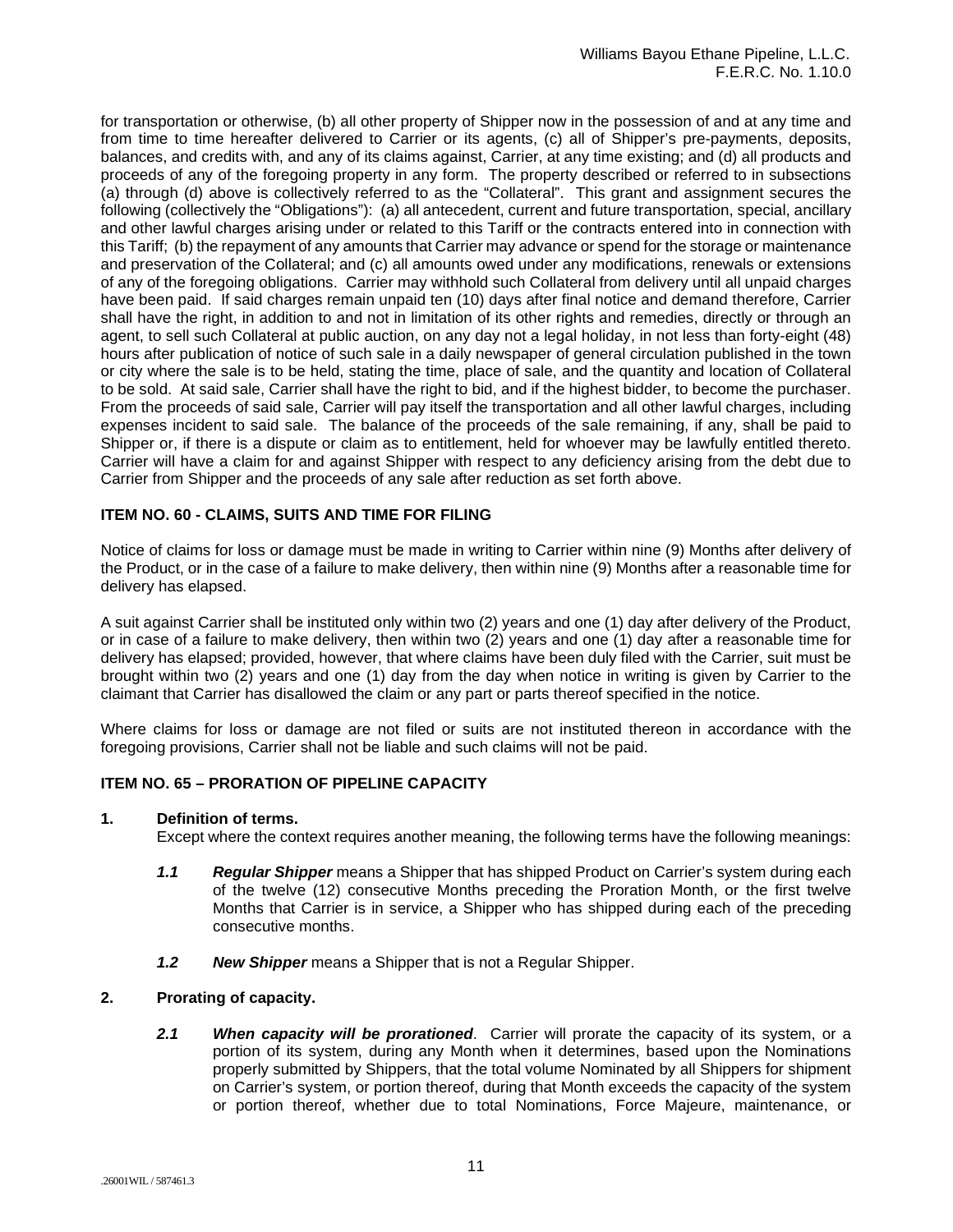otherwise. The capacity being prorated, whether the entire system or a portion thereof, is called the "Prorationed Capacity" herein.

- *2.2 Basis for allocation: notification*. When prorationing of the capacity of Carrier's system or portion thereof is in effect –
	- (a) Prorationed Capacity shall be allocated among eligible Shippers on a Monthly basis; and
	- (b) Carrier shall use reasonable efforts to notify each Shipper entitled to an allocation of Prorationed Capacity of the amount of its allocation no later than the first working day of the Month for which the allocation is made.
- *2.3 Division of capacity between Shipper classes*. Prorationed Capacity shall be divided between New Shippers as a class and Regular Shippers as a class.
- *2.4 Availability of capacity to New Shippers.* Not more than ten percent (10%) of the total available Prorationed Capacity of Carrier's system shall be made available to New Shippers in the Proration Month.
- *2.5 Allocation to each New Shipper.* Each New Shipper shall be allocated an amount of capacity in the Proration Month that is equal to:
	- (a) its Nomination, if the total volume Nominated by all New Shippers is less than or equal to ten percent (10%) of the Prorationed Capacity
	- (b) or its pro rata share, in accordance with its Nomination, of the total volume Nominated by New Shippers, if the total volume Nominated by all New Shippers is greater than ten percent (10%) of the Prorationed Capacity,
- *2.6 Availability of capacity to Regular Shippers*. After the allocation for New Shippers as provided in paragraphs 2.4 and 2.5, all remaining Prorationed Capacity shall be available to Regular Shippers that have Nominated volumes for the Proration Month.
- *2.7 Allocation to each Regular Shipper*. Each Regular Shipper shall be allocated a fraction of the remaining Prorationed Capacity available to all Regular Shippers, as defined in Section 2.6, for the Proration Month. The numerator of such fraction shall equal the number of Barrels shipped by the Regular Shipper on the Pipeline during the Base Period and the denominator of such fraction shall equal the total number of Barrels shipped by all Regular Shippers during the Base Period.
- *2.8 Remaining capacity*. Any remaining Prorationed Capacity not allocated through the application of paragraphs, 2.4, 2.5, 2.6, and 2.7 shall be allocated pro rata among Shippers having unmet Nominations according to the following priority until the remaining Prorationed Capacity is fully allocated or all of the remaining Nominations have been fulfilled: First to Regular Shippers and second to New Shippers.
- *2.9 Reallocation of unused allocated Prorationed Capacity*. If during a Proration Month, a Shipper fails to use all of its allocation of Prorationed Capacity, such unused allocation shall be made available first to Regular Shippers and second to New Shippers.

#### *2.10 Failure to use allocated capacity.*

(a) Except as provided in subparagraph (b) of this paragraph, a Shipper that fails to use all of its allocation of Prorationed Capacity during a Proration Month shall have its allocation reduced in each subsequent Month of prorationing until the total reductions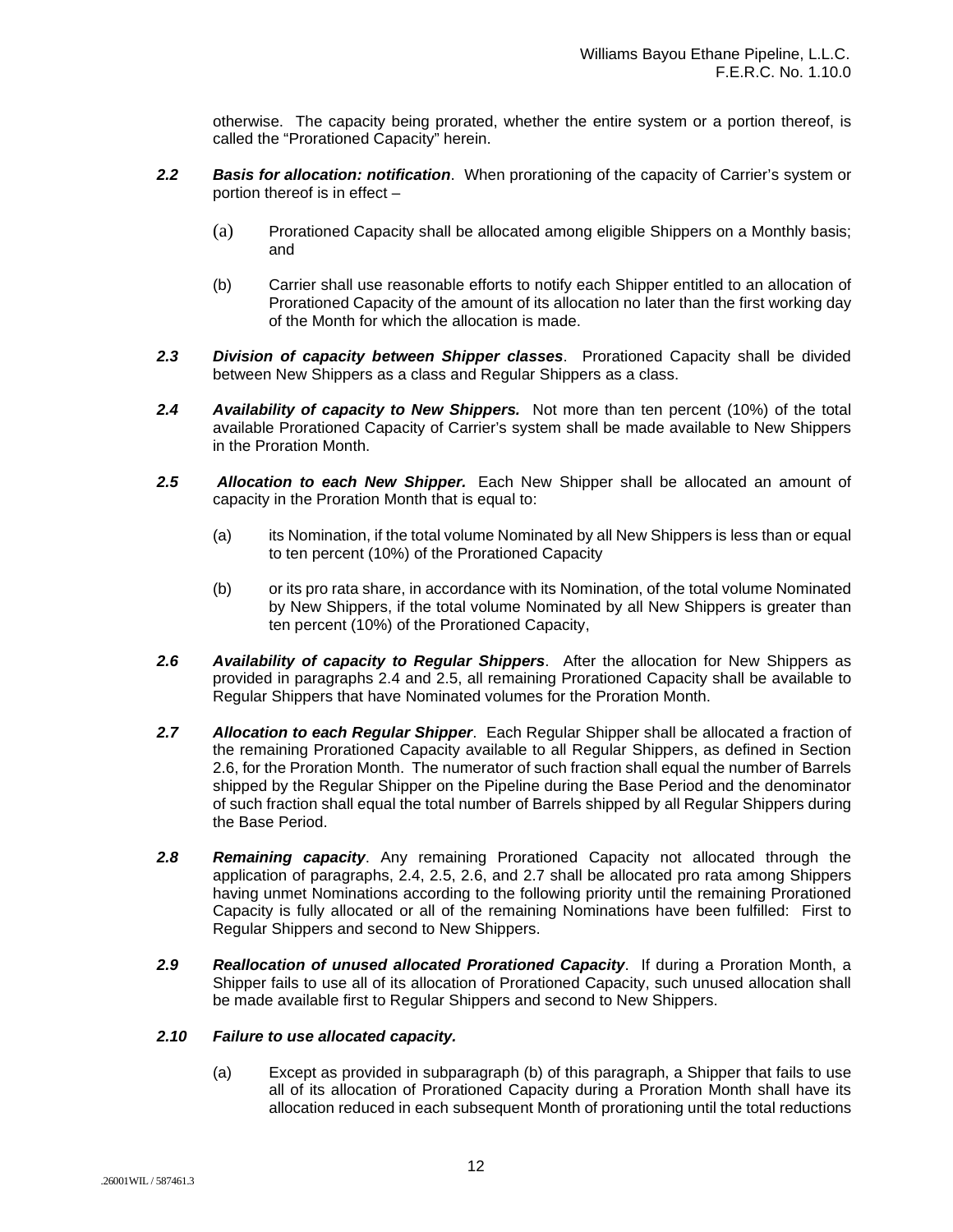equal the amount of the deficiency. The amount of any such reduction shall be treated as unused allocated Prorationed Capacity and shall be reallocated among other Shippers in accordance with the rules in paragraph 2.9.

- (b) Reduction of a Shipper's allocation for failure to use its allocated capacity during a prior Proration Month may be waived, in whole or in part if Carrier determines, in its sole discretion, that the Shipper's failure to use all or some of its allocated capacity was due to factors beyond the Shipper's reasonable control.
- *2.11 Use of affiliates.* A Shipper may not use an affiliated or cooperating entity to obtain an increased allocation of Prorationed Capacity or, in the case of a Regular Shipper, seek New Shipper status in order to pool two or more allocations to the benefit of the Shipper.
- *2.12 Reverse Flow.* A Shipper will not establish allocation history and / or allocation rights for any barrels of Product that are transported on the Pipeline in reverse, from any Origin in Louisiana to any Port Arthur, Texas destination in accordance with Item. 150.

## **ITEM NO. 70 - LIABILITY OF CARRIER**

While in possession of Product Nominated to it for transportation, Carrier shall not be liable to Shipper for any delay in delivery, damage thereto, or for any loss of Product caused by Force Majeure (including, but not limited to, any act of God or act of the public enemy), by act of default of Shipper, by act or default by the Product owner (if different from the Shipper), by a defect or vice in the transported Product, or resulting from any other cause not due to the gross negligence of Carrier, whether similar or dissimilar to the causes herein enumerated. Any such loss or damage shall be apportioned by Carrier to each shipment of Product or portion thereof involved in such loss in the proportion that such shipment or portion thereof bears to the total of all Product in the loss, and each Shipper shall be entitled to receive only that portion of its shipment remaining after deducting his proportion as above determined of such loss. Carrier shall prepare and submit a statement to Shipper showing the apportionment of any such loss.

Carrier will not be liable for discoloration, contamination, or deterioration of Product transported unless such discoloration, contamination, or deterioration of Product transported results from the gross negligence of Carrier.

The Carrier operates under this tariff solely as a common carrier and not as an owner, manufacturer, or seller of the Product transported or stored hereunder, and Carrier expressly disclaims any liability for any expressed or implied warranty for Product transported or stored hereunder including any warranties of merchantability or fitness for intended use.

**AS A CONDITION TO CARRIER'S ACCEPTANCE OF PRODUCT UNDER THIS TARIFF, EACH SHIPPER AGREES TO PROTECT AND INDEMNIFY CARRIER AGAINST ANY INDEMNIFIABLE CLAIM ASSERTED BY ANYONE RESULTING FROM OR ARISING OUT OF (1) ANY BREACH OF OR FAILURE TO ADHERE TO ANY PROVISION OF THIS TARIFF BY SHIPPER, CONSIGNEE, THEIR AGENTS, EMPLOYEES OR REPRESENTATIVES; (2) THE NEGLIGENT ACT(S) OR FAILURE(S) TO ACT OF SHIPPER, CONSIGNEE, THEIR AGENTS, EMPLOYEES OR REPRESENTATIVES IN CONNECTION WITH DELIVERY OR RECEIPT OF PRODUCT; AND/OR (3) ANY OFF-SPEC PRODUCT DELIVERED BY OR ON BEHALF OF SHIPPER TO CARRIER, INCLUDING, WITHOUT LIMITATION, THOSE ARISING FROM CONTAMINATION OF**  THIS INDEMNITY OBLIGATION SHALL EXTEND TO ANY **INDEMNIFIABLE CLAIM EVEN THOUGH SUCH CLAIM ARISES AS A RESULT OF THE NEGLIGENCE OF THE PARTY INTENDED TO BE INDEMNIFIED BY THE APPLICABLE INDEMNITY PROVISION, EXCEPT THAT THIS INDEMNITY SHALL NOT EXTEND TO ANY PORTION OF AN INDEMNIFIABLE CLAIM THAT ARISES AS A RESULT OF THE GROSS NEGLIGENCE OR WILLFUL MISCONDUCT OF THE PARTY INTENDED TO BE INDEMNIFIED BY THIS INDEMNITY PROVISION.**

## **ITEM NO. 75 – PIPELINE GAINS AND LOSSES**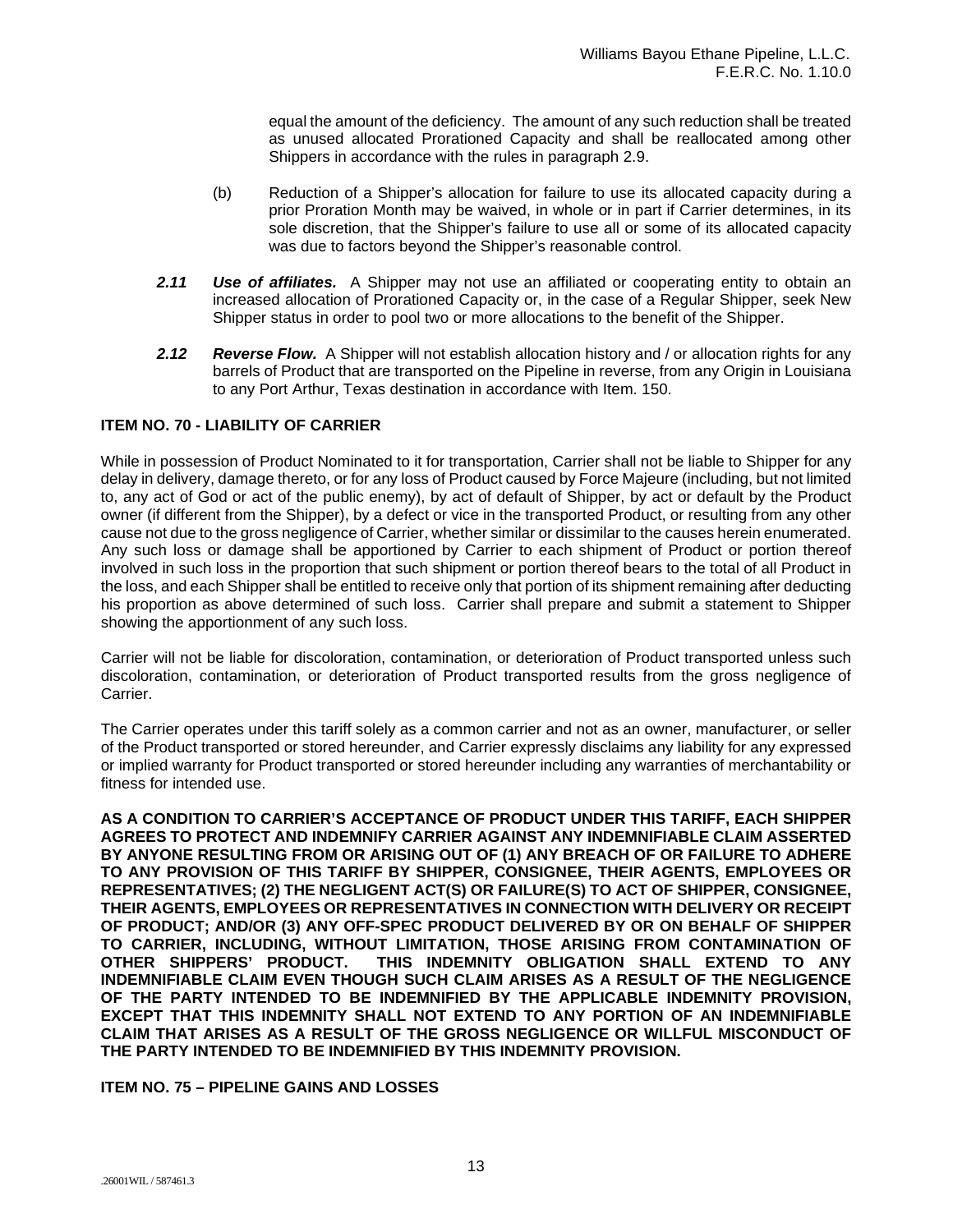Carrier is responsible for and shall bear physical and economic impact of all gains and losses.

## **ITEM NO. 80 – APPLICATION OF RATES TO INTERMEDIATE POINTS**

On a temporary basis not to exceed thirty (30) days, Product accepted for transportation from or to any point on Carrier's Pipeline not named in this Tariff, but which is intermediate to a point where rates are published, will be assessed the rate in effect from or to the next more distant point published in this Tariff. Continuous use of intermediate point rate application for more than thirty (30) days requires establishment of a rate for the transportation service.

## **ITEM NO. 85 - ADDITIONAL CONTRACTS**

Separate agreements in accord with this Tariff, and applicable regulations covering further details, may be required by Carrier before any duty for transportation shall arise.

With respect to Committed Shippers, separate agreements, including a TSA, in accord with this Tariff, and applicable regulations covering further details, are required by Carrier before a Committed Shipper qualifies for service under the provisions and rates applicable to such Committed Shippers.

## **ITEM NO. 90 – PROVISION OF SERVICES**

To the extent permitted by applicable law and pursuant to the terms of this Tariff, including, but not limited to, Item No. 65, Carrier agrees to receive each Month from Shipper volumes of Product at the Origin(s), as properly Nominated and tendered by Shipper and to redeliver equivalent volumes of Product to Shipper at one or more of the Destination(s). Carrier may refuse to accept any Barrels of Product from Shipper for services if Shipper is in violation of the Tariff or in breach of the TSA at the time the volumes of Product are Nominated or tendered to Carrier.

### **ITEM NO. 100 – CARRIER DISCRECTION**

Carrier will operate its system and implement the rules and regulations contained in this Tariff, including those provisions providing for Carrier's discretion, in a manner that is not unduly discriminatory or unduly preferential.

#### **SECTION II RULES AND REGULATIONS APPLICABLE TO COMMITTED SHIPPERS**

#### **ITEM NO. 110 – APPLICATION OF INCENTIVE PROGRAM**

In addition to the rules and regulations set forth in Section I, as applicable, the rules and regulations in this Section II shall apply to Committed Shippers. The Committed Rates identified in Item No. 165 and the terms set forth in this Section II will apply to qualifying shipments of a Committed Shipper in accordance with such Committed Shipper's Committed Volume.

# **ITEM NO. 115 – VOLUME COMMITMENTS**

- i. Commencing as of the Commencement of Service Date and continuing through the Term of the TSA, Shipper agrees to nominate and ship the Committed Volume or to pay any Deficiency Payments as detailed in Item No 120. Unless otherwise expressly agreed to by Carrier, Shipper shall not be permitted to reduce its Committed Volume during the Term of the TSA.
- ii. In any Month, the product of Shipper's Committed Volume multiplied by the number of days in such Month shall be the "Required Monthly Volume" provided, however, that Shipper's Required Monthly Volume for this purpose shall be reduced by any volumes Shipper tendered to Carrier for shipment in such Month, but which Carrier failed to accept for transportation, or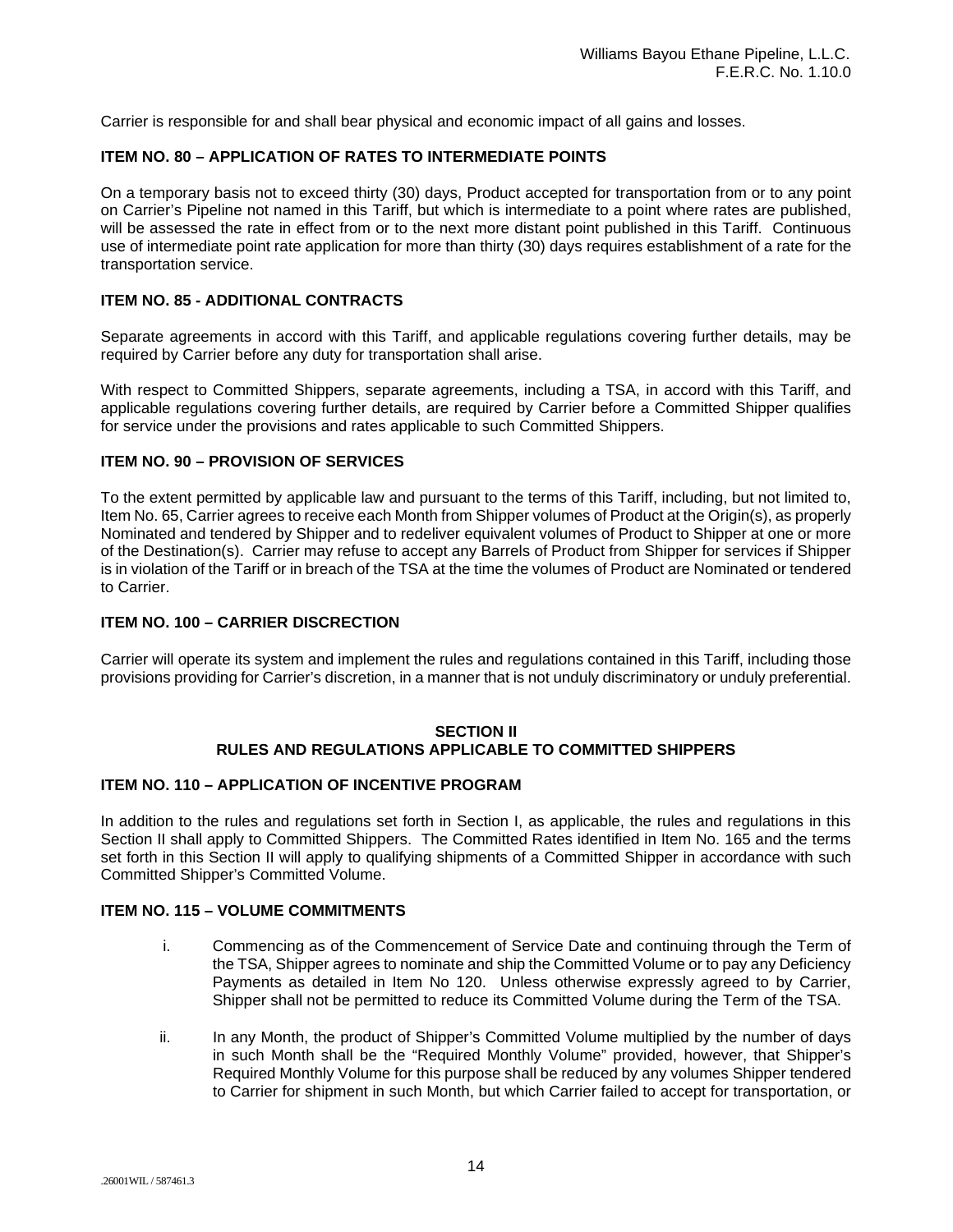otherwise failed to transport, for any reason other than Shipper's failure to comply with the terms of the TSA or this Tariff.

iii. Shipper's nominations of Product for shipment and Carrier's scheduling, acceptance, transporting, measuring, and delivering of Product, shall, at all times, be subject to, and implemented in accordance with, this Tariff.

## **ITEM NO. 120 – TARIFF RATES AND CHARGES**

- A. The "Committed Rate" is the per Barrel rate that Committed Shipper agrees to pay for its actual shipments of Committed Volumes during the Term, as that rate may be changed from time to time during the Term in accordance with the provisions of this Tariff and such Committed Shipper's TSA.
- B. For each Calendar Year, if Shipper's total Actual Shipments for such Calendar Year are less than Shipper's Committed Volume multiplied by 365, Shipper shall be required to make a "Deficiency Payment" which shall be calculated as follows:

Where:

x = Shipper's Actual Shipments for the Calendar Year; y = Shipper's Committed Volume multiplied by 365; and  $Z = V - X$ 

If z is a positive amount then the Deficiency Payment due for such Calendar Year shall be calculated by multiplying z by the Committed Rate then in effect.

In the event the Commencement of Service Date is on a date other than January 1, for that first partial Calendar Year only, the Deficiency Payment owed by Shipper shall be calculated as above except that (1) x = Shipper's Actual Shipments from the Commencement of Service Date through December 31 of that same year; and (2)  $y =$  Shipper's Committed Volume multiplied times the number of days from the Commencement of Service Date through December 31 of that same year. For the partial Calendar Year of the Term the Deficiency Payment owed by Shipper shall be calculated as above except that (1) x = Shipper's Actual Shipments from January 1 through the last day of the Term of that same year, and  $(2)$  y = Shipper's Committed Volume multiplied times the number of days from January 1 through the last day of the Term of that same year.

C. During the continuance of a Committed Shipper default of its TSA, the tariff rate payable by a Committed Shipper for its Committed Volume and any volumes that are shipped shall be the applicable General Commodity Rate then in effect, as set forth in Item No. 160.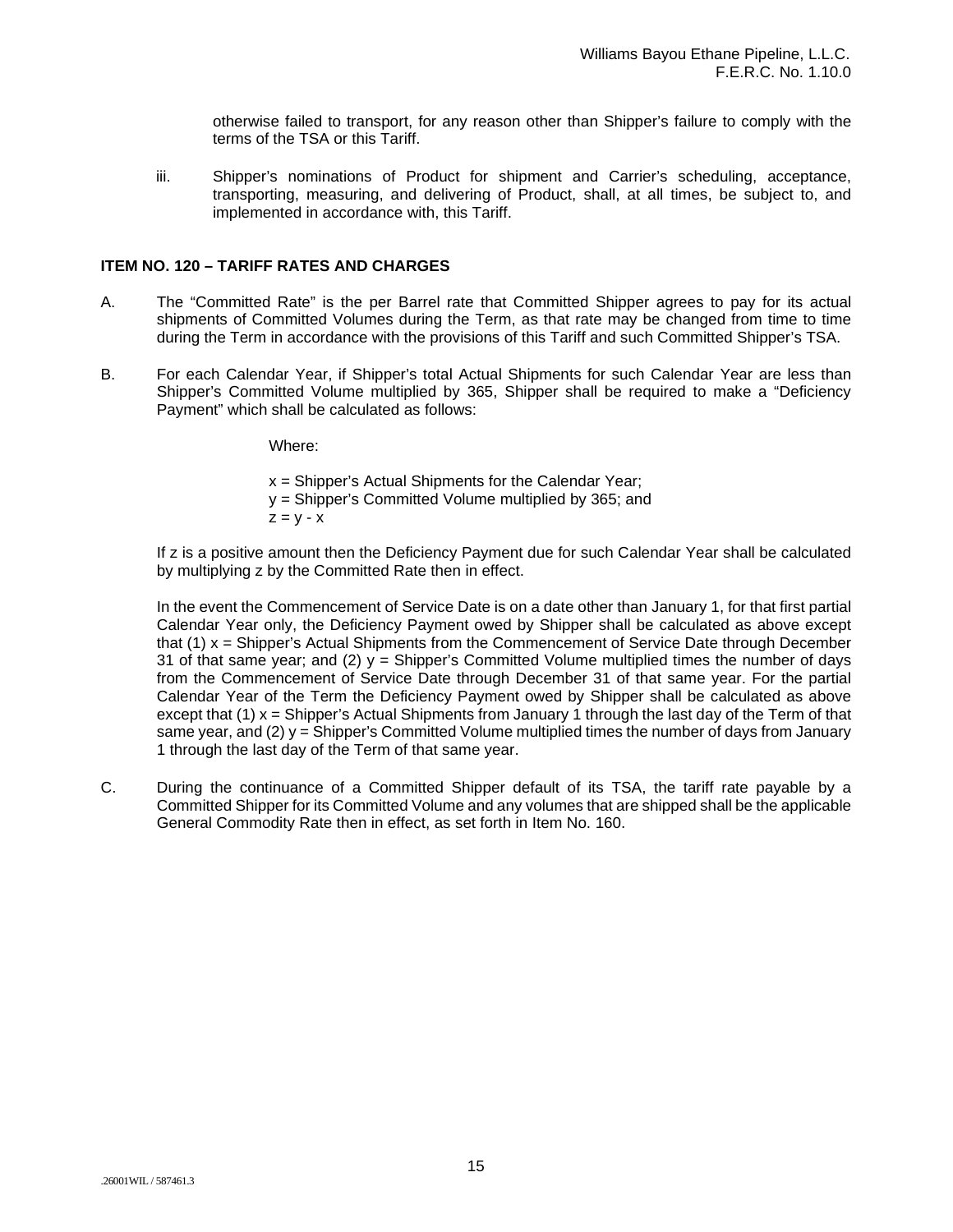#### **SECTION III RULES AND REGULATIONS APPLICABLE TO LAKE CHARLES VOLUME INCENTIVE PROGRAM**

## **ITEM NO. 130 APPLICATION OF INCENTIVE PROGRAM**

In addition to the rules and regulations set forth in Section I, as applicable, the rules and regulations in this Section III shall apply to Volume Incentive Shippers. The Volume Incentive Rates identified in Item No. 170 and the terms set forth in this Section III will apply to qualifying shipments of a Volume Incentive Shipper in accordance with such Volume Incentive Shipper's Minimum Volume Commitment.

#### **ITEM NO. 135 – VOLUME COMMITMENTS**

i. Volume Incentive Shipper must execute a Lake Charles Volume Incentive Transportation Agreement with Carrier by November 1, 2017.

Commencing as of the Service Commencement Date and continuing through the Term of the TSA, Volume Incentive Shipper commits to transport a certain minimum volume corresponding to the Commitment Level elected by the Volume Incentive Shipper (the "Minimum Volume") during each Contract Year or to pay any Deficiency Payments as detailed in Item No 140. Unless otherwise expressly agreed to by Carrier, Volume Incentive Shipper shall not be permitted to reduce its Minimum Volume during the Term of the TSA.

Volume Incentive Shipper shall have a one-time option at the end of the second Contract Year to change program levels from Level 2 to Level 1. Volume Incentive Shipper shall notify Carrier 30 days prior to the end of the second Contract Year if they choose to exercise this option.

- ii. In any Month, the product of Shipper's Minimum Volume multiplied by the number of days in such Month shall be the "Monthly Volume Commitment" provided, however, that Shipper's Monthly Volume Commitment for this purpose shall be reduced by any volumes meeting the Specifications Shipper tendered to Carrier for shipment in such Month, but which Carrier failed to accept for transportation, or otherwise failed to transport, for any reason other than Shipper's failure to comply with the terms of the TSA or this Tariff.
- iii. Shipper's nominations of Product for shipment and Carrier's scheduling, acceptance, transporting, measuring, and delivering of Product, shall, at all times, be subject to, and implemented in accordance with, this Tariff.
- iv. In the event that the Boardwalk Louisiana Midstream's Sulphur Ethane Pipeline in Lake Charles, Louisiana is added to this Tariff as a destination, it will be an available destination under this Lake Charles Volume Incentive Program.

### **ITEM NO. 140 – TARIFF RATES AND CHARGES**

- A. The "Volume Incentive Rate" is the per Barrel rate that Volume Incentive Shipper agrees to pay for its actual shipments of Minimum Incentive Volumes during the Term, as that rate may be changed from time to time during the Term in accordance with the provisions of this Tariff and such Volume Incentive Shipper's TSA.
- B. For each Calendar Year, if Volume Incentive Shipper's total Actual Shipments for such Calendar Year are less than Shipper's Minimum Volume multiplied by 365 days, Shipper shall be required to make a "Deficiency Payment" which shall be calculated as follows: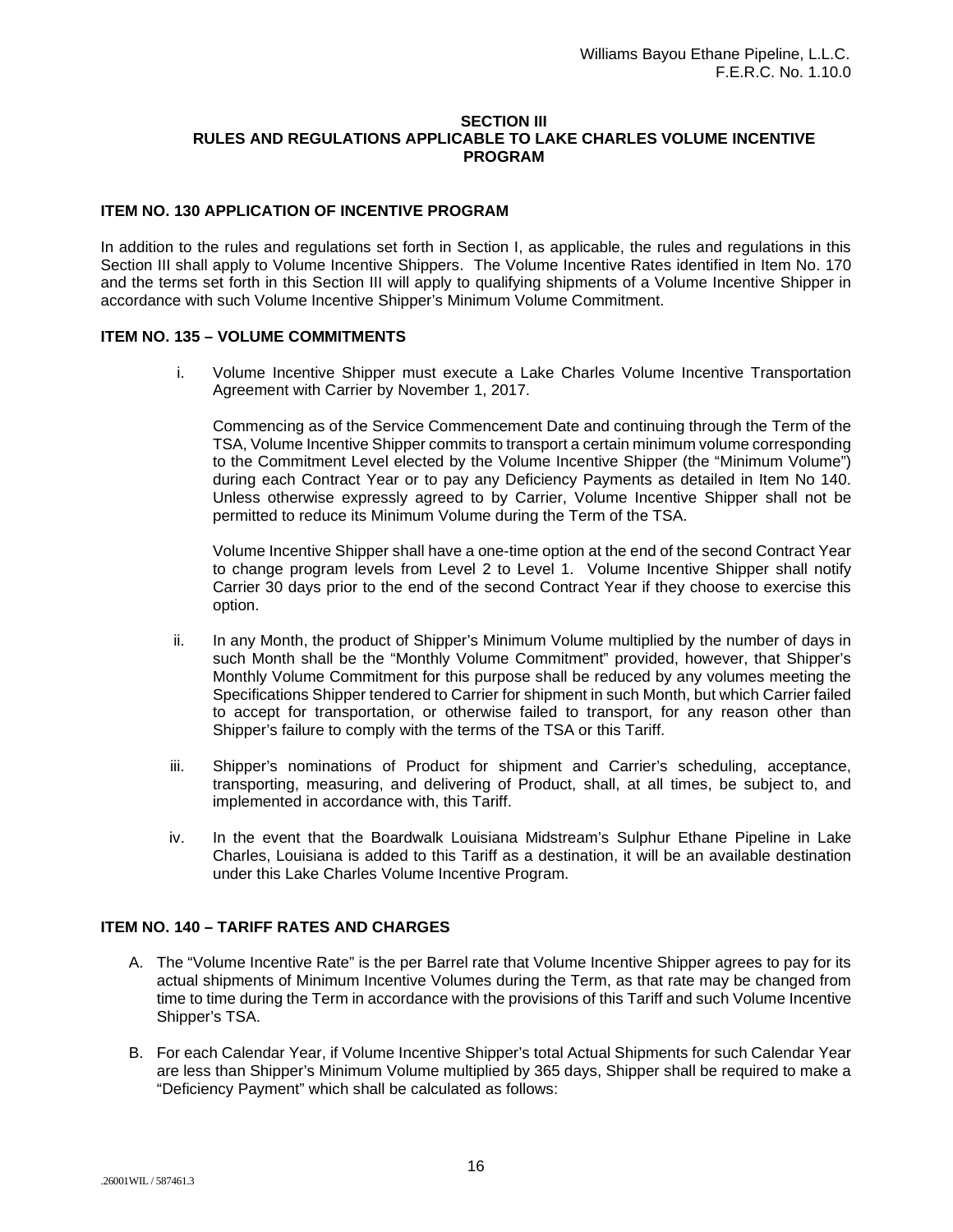Where:

x = Shipper's Actual Shipments for the Calendar Year; y = Shipper's Minimum Volume multiplied by 365 days; and  $Z = V - X$ 

If z is a positive amount then the Deficiency Payment due for such Calendar Year shall be calculated by multiplying z by the Incentive Rate then in effect.

In the event the Service Commencement Date is on a date other than January 1, for that first partial Calendar Year only, the Deficiency Payment owed by Shipper shall be calculated as above except that (1) x = Shipper's Actual Shipments from the Service Commencement Date through December 31 of that same year; and (2)  $y =$  Shipper's Minimum Volume multiplied times the number of days from the Service Commencement Date through December 31 of that same year. For the partial Calendar Year of the Term the Deficiency Payment owed by Shipper shall be calculated as above except that  $(1)$  x = Shipper's Actual Shipments from January 1 through the last day of the Term of that same year, and (2)  $y =$  Shipper's Minimum Volume multiplied times the number of days from January 1 through the last day of the Term of that same year.

C. During the continuance of a Volume Incentive Shipper default of its TSA, the tariff rate payable by a Volume Incentive Shipper for its Minimum Incentive Volume and any volumes that are shipped shall be the applicable General Commodity Rate then in effect, as set forth in Item No. [W] 450 160.

## **ITEM NO. 150 – REVERSE FLOW**

Carrier's pipeline between Mont Belvieu, Texas and Geismar, Louisiana will generally accommodate only eastbound movements. Nominations for shipments of Product from any Louisiana origin to any Port Arthur, Texas destination will be accepted on a non-discriminatory and as available basis by Carrier when, in Carrier's sole judgement, operating conditions will permit such westbound movements.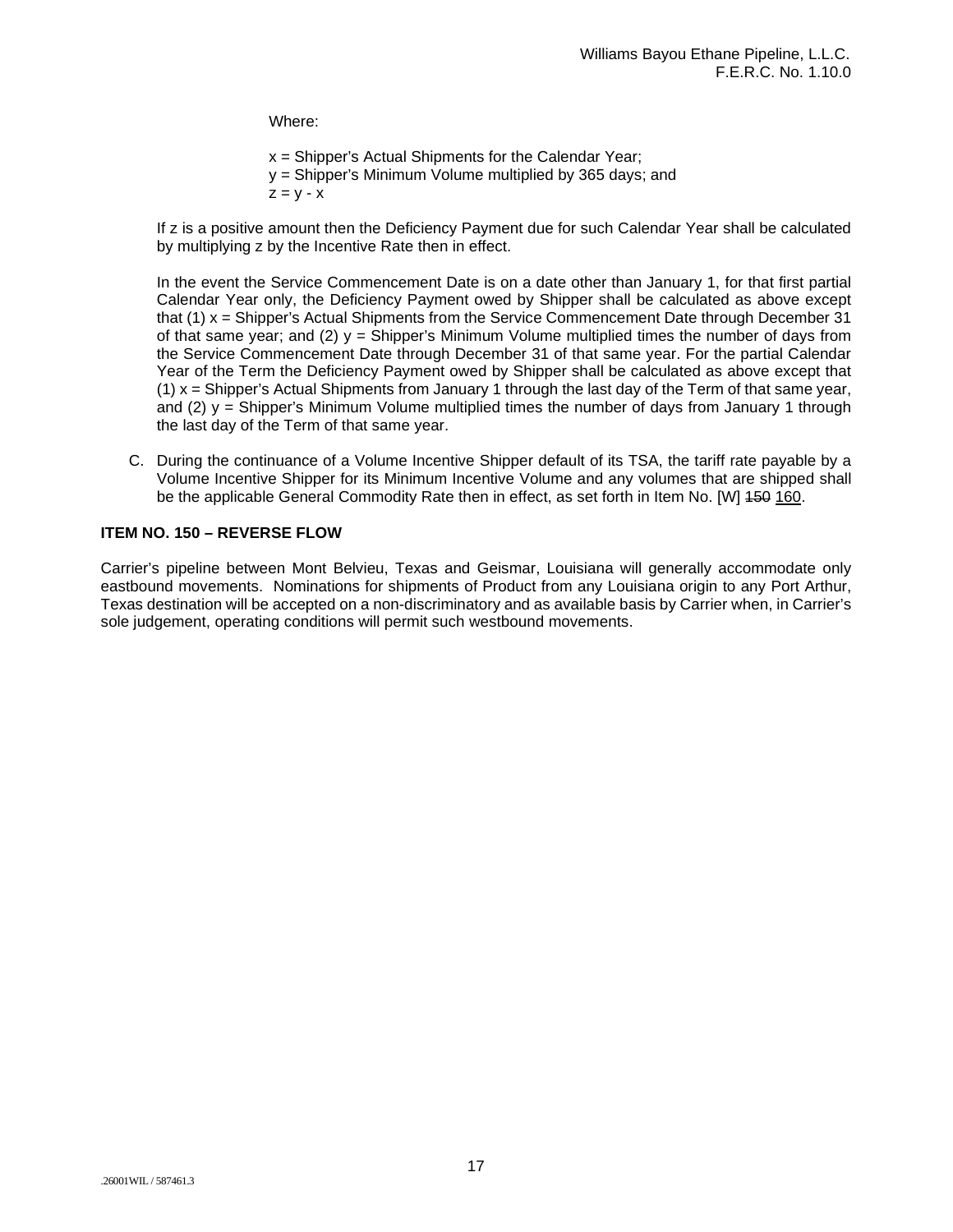## **SECTION IV RATES**

# **ITEM NO. 160 – GENERAL COMMODITY RATES**

# **GENERAL COMMODITY RATES**

(*in cents per Barrel)*

| ORIGIN(S)                                                                                                                                                                                                                       | <b>DESTINATION</b>                                                                                                                                                               | <b>RATE</b>     |
|---------------------------------------------------------------------------------------------------------------------------------------------------------------------------------------------------------------------------------|----------------------------------------------------------------------------------------------------------------------------------------------------------------------------------|-----------------|
| Enterprise Products West Storage Facility in Mont Belvieu,<br>Texas<br>Lone Star's Central Storage Facility in Mont Belvieu, Texas<br>Oneok's Storage Facility in Mont Belvieu, Texas                                           | Nova's Geismar Petrochemical<br>Facility, Louisiana                                                                                                                              | $[D]$ 381.08    |
| Enterprise Products East Storage (Mont Belvieu Caverns,<br>LLC) Facility in Mont Belvieu, Texas<br>Lone Star's Central Storage Facility in Mont Belvieu, Texas<br>via DuPont<br>Targa's Storage Facility in Mont Belvieu, Texas | Westlake Petrochemical<br>Facility in Lake Charles,<br>Louisiana<br>Targa's Facility in Lake<br>Charles, Louisiana<br>Sasol Petrochemical Facility in<br>Lake Charles, Louisiana | [U] $163.32$    |
| Targa's Facility in Lake Charles, Louisiana<br>Targa Gillis, Louisiana<br>EnLink Eunice, Louisiana<br>Boardwalk Choctaw Storage Facility, Louisiana                                                                             | <b>BASF Port Arthur, Texas</b><br>Huntsman, Texas<br>Flint Hills, Texas                                                                                                          | [U] $223.46(1)$ |

(1) Tenders for shipment of Product at this Rate from the specified Origins to the specified Destinations will only be accepted pursuant to Item No. 150.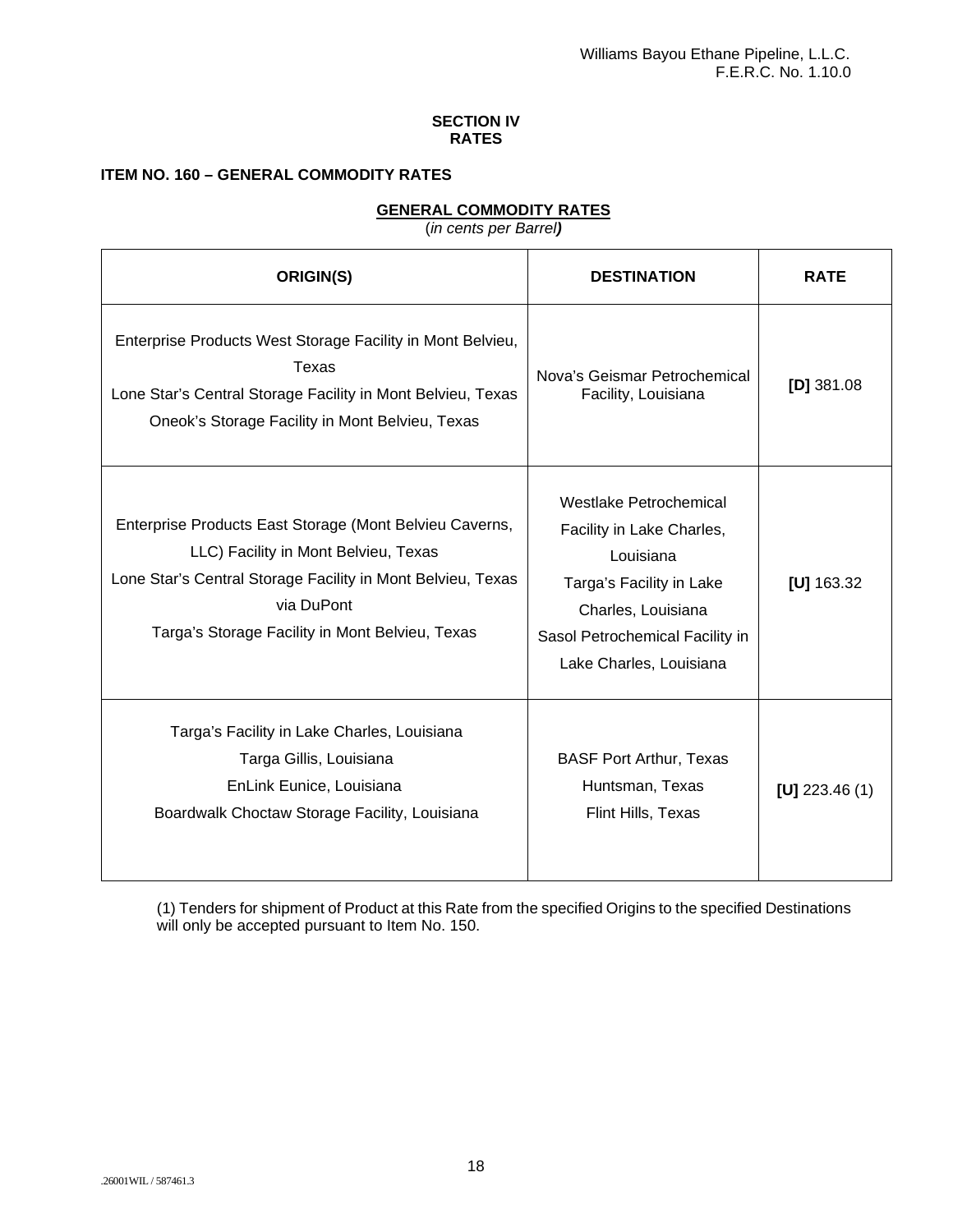## **ITEM NO. 165- COMMITTED RATES**

## **COMMITTED RATES (1)**

(*in cents per Barrel)* See Section II of this Tariff for Application

| ORIGIN(S)                                                                                                                                                                          | <b>DESTINATION</b>                                        | <b>RATE</b>  |
|------------------------------------------------------------------------------------------------------------------------------------------------------------------------------------|-----------------------------------------------------------|--------------|
| Enterprise Products West Storage Facility in Mont Belvieu, Texas<br>Lone Star's Central Storage Facility in Mont Belvieu, Texas<br>Oneok's Storage Facility in Mont Belvieu, Texas | Nova's Geismar<br>Petrochemical<br>Facility,<br>Louisiana | $[U]$ 303.91 |

(1) Subject to increase each July 1, in accordance with the mechanism set forth in FERC regulation 18 C.F.R. § 342.3 or any successor thereto.

## **ITEM NO. 170 – LAKE CHARLES VOLUME INCENTIVE PROGRAM RATES**

#### **LAKE CHARLES VOLUME INCENTIVE PROGRAM RATES (1)**

(*in cents per Barrel)*

See Section III of this Tariff for Application

| ORIGIN(S)                                                                                                                                     | <b>DESTINATION</b>                                                                                 | <b>LEVEL</b><br>(Notes A & B) | <b>RATE</b>   |
|-----------------------------------------------------------------------------------------------------------------------------------------------|----------------------------------------------------------------------------------------------------|-------------------------------|---------------|
| Enterprise Products East Storage (Mont<br>Belvieu Caverns, LLC) Facility in Mont<br>Belvieu, Texas<br>Lone Star's Central Storage Facility in | Westlake Petrochemical Facility in Lake<br>Charles, Louisiana<br>Targa's Facility in Lake Charles, | Level 1                       | [ $U$ ] 93.32 |
| Mont Belvieu, Texas via DuPont<br>Targa's Storage Facility in Mont Belvieu,<br>Texas                                                          | Louisiana<br>Sasol Petrochemical Facility in Lake<br>Charles, Louisiana                            | Level 2                       | [U] $104.99$  |

(1) Subject to increase each July 1, in accordance with the mechanism set forth in FERC regulation 18 C.F.R. § 342.3 or any successor thereto.

Notes Applicable to Lake Charles Volume Incentive Program Rates:

A. In order to qualify for the Level 1 Commitment Level, a Volume Incentive Shipper must have entered into a Lake Charles Volume Incentive Program Transportation Agreement with Carrier that has Volume Commitment of 10,000 barrels per day and a term of at least 10 years.